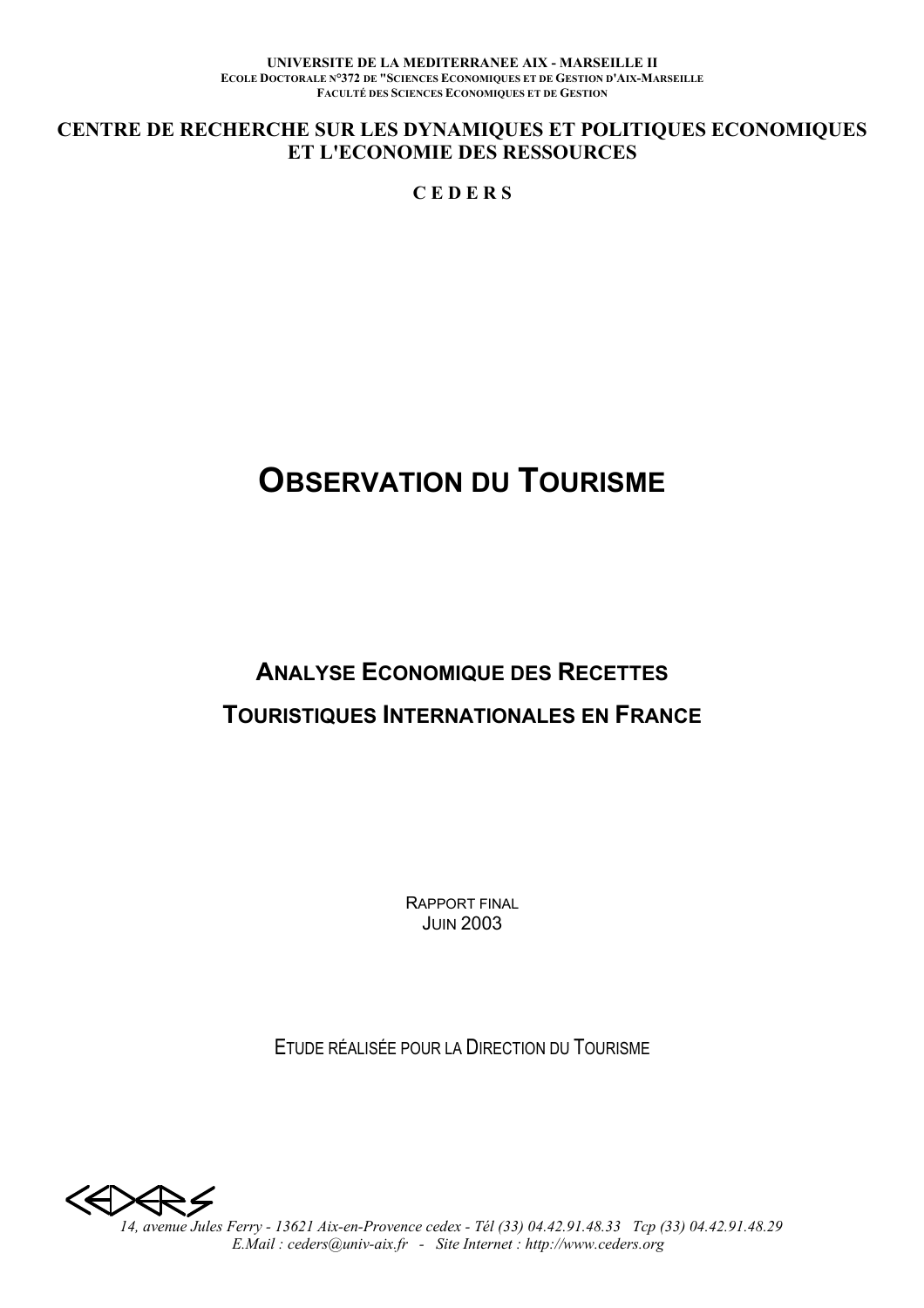Lors des dernières réunions à la Direction du Tourisme, les différents acteurs (ORT, représentants divers...) sont arrivés à la conclusion quasi-unanime que la quantification du tourisme en France et en particulier du tourisme étranger, se heurte à plusieurs difficultés compte tenu des nouvelles contraintes auxquelles l'observation touristique doit faire face.

Un groupe de travail<sup>1</sup> s'est réuni le 8 janvier 2003 pour analyser les pistes méthodologiques envisageables pour faire évoluer l'observation touristique, à la lumière de différentes expériences conduites en France et à l'étranger.

Cette note a pour objet de faire le point sur cette question.

En premier lieu, les fortes disparités régionales ne facilitent pas la mise en œuvre d'une méthodologie d'enquête nationale cohérente avec les approches régionales.

La méthode des flux, fondée notamment sur les comptages routiers, utilisée dans cinq régions françaises comporte des limites pour l'évaluation du tourisme dans les régions de fort transit, les régions frontalières, ou dans les territoires où la composante touristique n'est pas dominante.

<sup>&</sup>lt;sup>1</sup> Composé notamment de Jean-Michel BLANC (ORT Auvergne), Patrick VECE (ORT Riviera), Gilles NANCY (CEDERS), Jérôme JOUBERT (CEDERS), MM. VASSILLE et LHUILLIER (Direction du Tourisme), Melle EXEMPLE CLACKE BENESSE (Direction du Tourisme).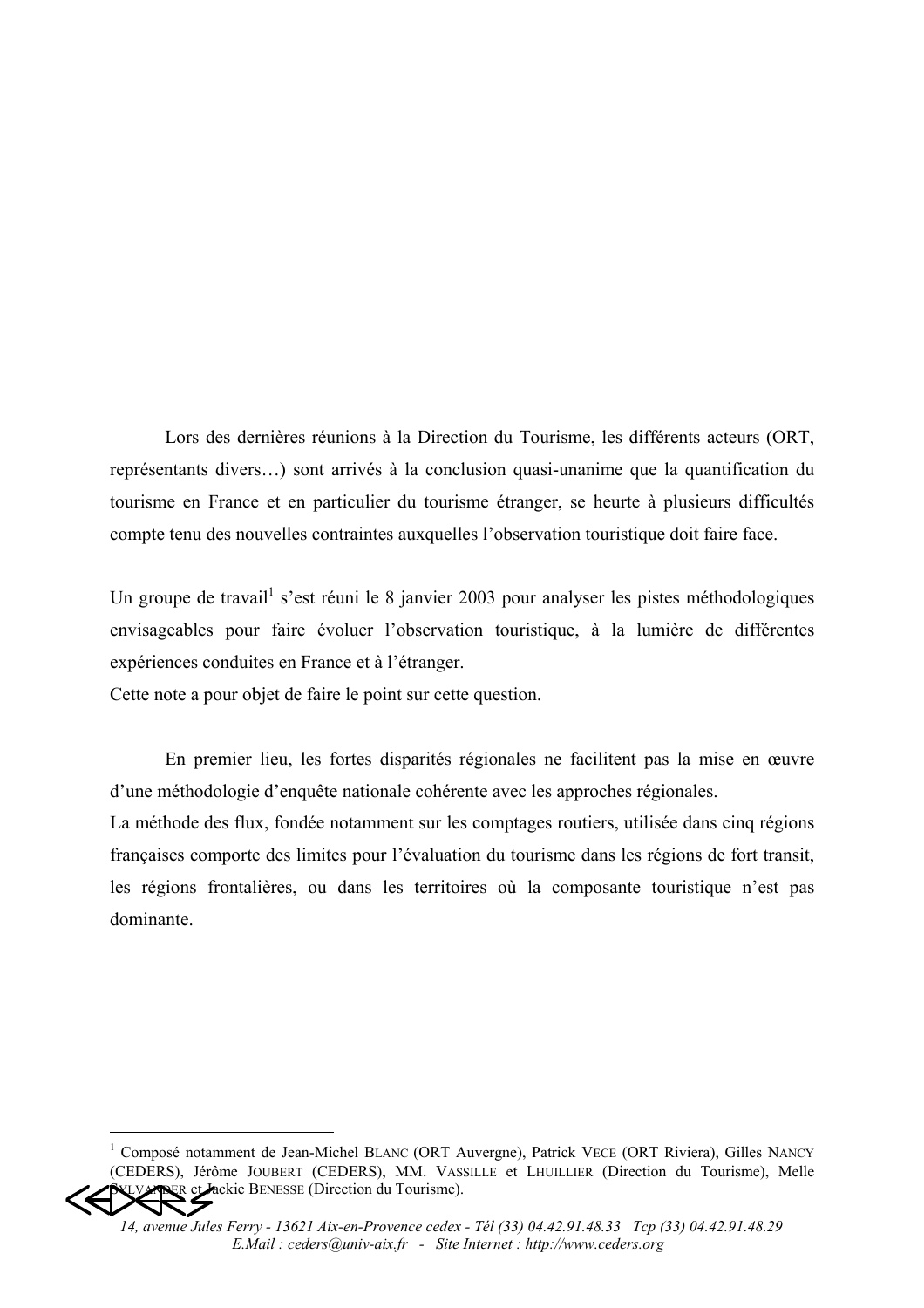Par exemple, la région parisienne, et l'Alsace, espaces dans lesquels une méthode de comptages routiers augmente considérablement le risque de comptabiliser comme touristes des migrations domicile-travail. Mais cette remarque vaut également pour les grandes agglomérations : Lyon, Lille, Marseille...

Par ailleurs, les enquêtes aux frontières sont devenues difficilement praticables depuis la disparition des barrières douanières (espace Schengen); de même les enquêtes cordon sont devenues délicates en raison du désengagement des forces de l'ordre.

A l'heure actuelle, le socle méthodologique commun à toutes les Régions est constitué, principalement, par les enquêtes de fréquentation hôtelière et para-hôtelière qui, grâce au partenariat entre Direction du Tourisme, ORT et les professionnels du tourisme, permettent l'établissement d'une base de données fiable même si la quantité d'information produite est plutôt faible.

Ce type d'enquêtes ne permet pas d'évaluer le tourisme non-marchand et ne fournit donc qu'une partie de l'information requise ; elles pourraient être néanmoins réintégrées dans le dispositif suggéré dans cette note, basé sur le croisement de plusieurs sources d'information.

Les enquêtes sur sites, pratiquées dans certains observatoires régionaux, sont également une composante de l'observation touristique ; on ne peut cependant pas ignorer les biais que ces approches introduisent quand il s'agit d'estimer la population touristique, en particulier les touristes hébergés dans le secteur non-marchand.

Le recours aux enquêtes sur sites suppose la mise au point de techniques de redressement des échantillons, que nous présentons en annexes.

Sur le fond, la question centrale consiste à savoir si, dans le cas où on ne dispose pas d'une base de sondage, fournie par exemple par la méthode des flux, il est possible de remonter à la population totale à partir de sources d'informations multiples.

Différents travaux ont ainsi été réalisés en France et à l'étranger afin d'établir, en l'absence d'une base de sondage, une méthodologie d'enquête, permettant à la fois de minimiser les biais d'échantillon et d'estimer la population totale.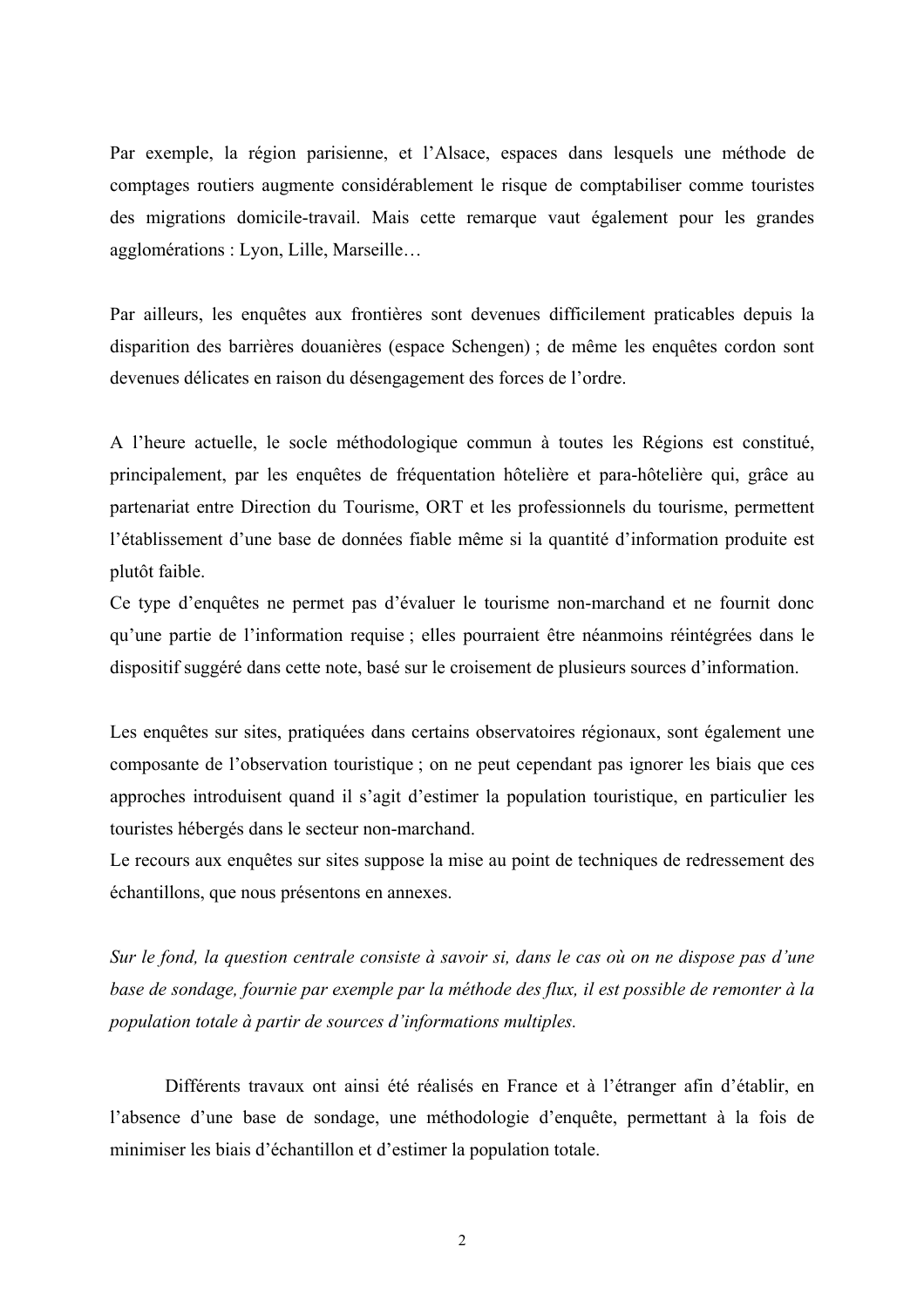L'idée principale de la méthode candidate, pour remplacer dans certains cas la méthode des flux, serait de remonter à la population totale (pour laquelle on ne dispose *a priori* que d'informations ponctuelles) en réalisant des croisements de différentes sources d'information.

A cet égard, la technique développée par l'INSEE dans l'enquête SDF (2001), dont l'objet était d'estimer la population totale des Sans Domiciles Fixes en France, et le dispositif d'observation élaboré par la région des Asturies (Nord de l'Espagne) apparaissent comme complémentaires. Ces deux approches reposent sur l'identification des individus sur des lieux produisant des services à destination des usagers (les SDF pour l'INSEE, les touristes dans les Asturies).

Dans la mesure où la méthode permet d'estimer la population totale, à partir des liens que les individus tissent avec des lieux producteurs de services, l'analyse des caractéristiques qualitatives et quantitatives de la population d'intérêt se fera, dès lors, à partir d'enquêtes « in  $situ$  ».

# 1 - ESTIMATION DE LA POPULATION TOURISTIQUE TOTALE EN L'ABSENCE DE BASE DE **SONDAGE.**

Quelle que soit la méthode d'analyse de l'activité touristique, les données collectées doivent fournir des informations sur les motivations du séjour (connaissance de la région...), son type (organisation du voyage, moyen de transport utilisé, hébergement, dépenses réalisées, sites visités...), l'évaluation globale de la région (accueil, hébergement, excursions...) ainsi que sur le profil des touristes (âge, pays d'origine...).

La fiabilité des estimations repose sur la connaissance de la base de sondage, c'est à dire du nombre et des caractéristiques des individus composant la population étudiée.

En l'absence de base de sondage, la représentativité des échantillons analysés dépend de la possibilité de produire une estimation de la population totale à partir d'une identification partielle de la base (population accueillie dans les hébergements marchands).

Il est possible de ranger les touristes dans cinq catégories d'hébergement :

- Touristes hébergés dans le secteur hôtelier et para-hôtelier,
- Touristes hébergés dans les gîtes, fermes auberges...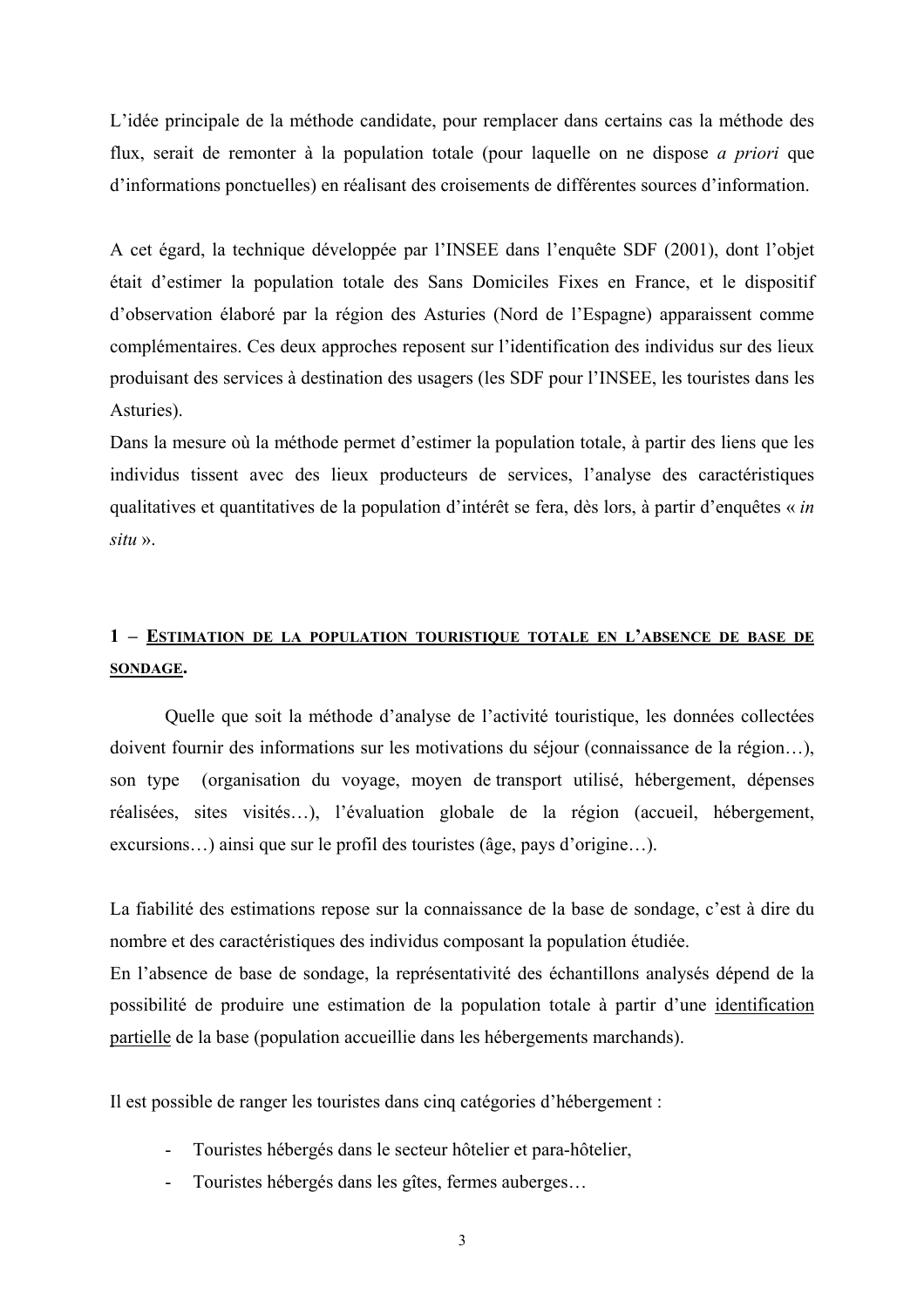- Touristes hébergés dans des structures collectives de type camps de vacances,
- Touristes hébergés dans le secteur non-marchand (parents, amis, ...),  $\mathbf{r}$
- Visiteurs d'un jour.

A l'exception des hébergements non-marchands, les autres modes d'hébergement peuvent faire l'obiet d'enquêtes quasi-exhaustives.

Il est nécessaire de disposer d'au moins deux méthodes complémentaires, l'une permettant d'identifier la population des hébergements non-marchands (enquête sur sites), l'autre celle des hébergements marchands (enquête de fréquentation des structures d'hébergement collectif). Une troisième technique est indispensable pour redresser l'échantillon.

# 1.1- Estimation de la population touristique hébergée dans le secteur marchand : les enquêtes de fréquentation<sup>2</sup>

L'idée générale de la méthode consiste, dans un premier temps, à estimer la population totale des hébergements marchands à partir des taux d'occupation.

Dans un second temps, une enquête est réalisée dans chaque catégorie d'hébergement marchand, permettant de définir des profils de clientèle (par CSP, nationalités, âges...).

Les questionnaires sont redressés en tenant compte du poids d'une catégorie donnée d'hébergement dans l'hébergement marchand total mesuré par le nombre de lits.

Le plan de sondage doit tenir compte du caractère saisonnier de la fréquentation touristique.

Il convient donc, dans un premier temps, de déterminer la distribution touristique par période (saisons); l'activité touristique est très inégale durant la totalité d'une année, chaque période doit donc être étudiée en fonction de ses caractéristiques.

Le nombre d'interviews réalisées ne peut être le même sur toute une année d'étude, certaines saisons sont propices au tourisme (hautes saisons), d'autres le sont moins (basses saisons). Le nombre d'interviews qui devront être réalisées durant l'année doit donc dépendre des taux d'occupation (observés par exemple les années précédentes) pour chaque saison.

<sup>&</sup>lt;sup>2</sup>Nous nous référons à la méthodologie utilisée par les Asturies (région du Nord de l'Espagne), notamment aux travaux du SITA (Sistema de Informacion Turistica de Asturias – Tourist Information System of Asturias). E.TORRES, I.SUSTACHA, J.M. MENENDEZ, L.VALDES "A solution to problems and disadvantages in statistical operations of surveys of visitors at accommodation establishments and at popular visitor places".

<sup>6&</sup>lt;sup>th</sup> International Forum on Tourism Statistics, Budapest 25-27 September 2002.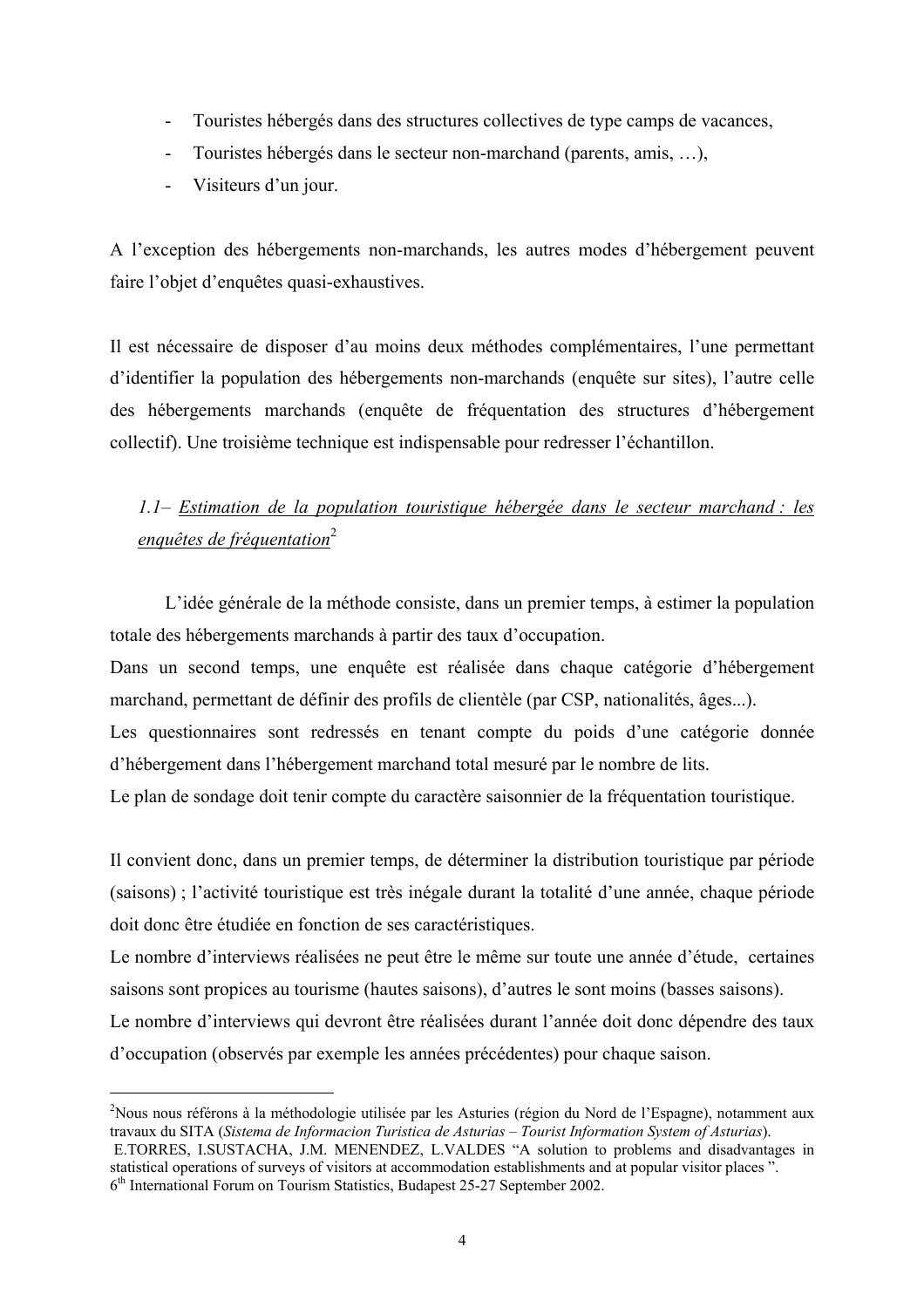Il semble aussi raisonnable de partitionner l'échantillon par jour d'interview. Par exemple, la distinction entre tourisme de week-end et tourisme de semaine permettrait d'isoler le tourisme d'affaires (qui, bien souvent biaise les résultats d'enquêtes). Effectivement, il est fortement probable qu'un individu interviewé en basse saison, un jour de la semaine, séjourne dans le pays pour des raisons professionnelles (tourisme d'affaire principalement du lundi au vendredi).

La structuration de l'échantillon (par période, type d'hébergement...) permet d'établir les différentes composantes de la clientèle touristique du secteur marchand et d'en établir l'évaluation. Cette structuration se fait a posteriori : les proportions observées sont représentatives de la clientèle touristique du secteur marchand.

# 1.2– Estimation de la population touristique hébergée dans le secteur non-marchand : les enquêtes sur sites<sup>3</sup>

Les enquêtes sur sites permettent d'estimer les composantes de la population touristique non observables dans les enquêtes de fréquentation hôtelière et para-hôtelière : population touristique ayant recours à un type d'hébergement non-marchand.

Le principe d'une telle enquête est d'échantillonner des prestations et d'interroger les individus qui les consomment pour remonter des prestations (différents services offerts aux touristes) aux individus.

Le passage d'une pondération des prestations échantillonnées à une pondération des individus consommateurs permet d'estimer des paramètres caractéristiques à la population étudiée.

#### 1.2.1 – Méthodologie de l'enquête

Les sites touristiques sondés, sont définis comme des lieux de prestations à destination des touristes. Ils doivent être préalablement définis de manière à ce que

<sup>&</sup>lt;sup>3</sup> Nous pouvons nous référer à la méthodologie employée par l'INSEE pour la réalisation d'une enquête visant à quantifier la population Sans Domicile Fixe en France (2001).

<sup>«</sup> Hébergement et distribution de repas chauds : le cas des sans-domicile » INSEE Première N°823, Janvier 2002.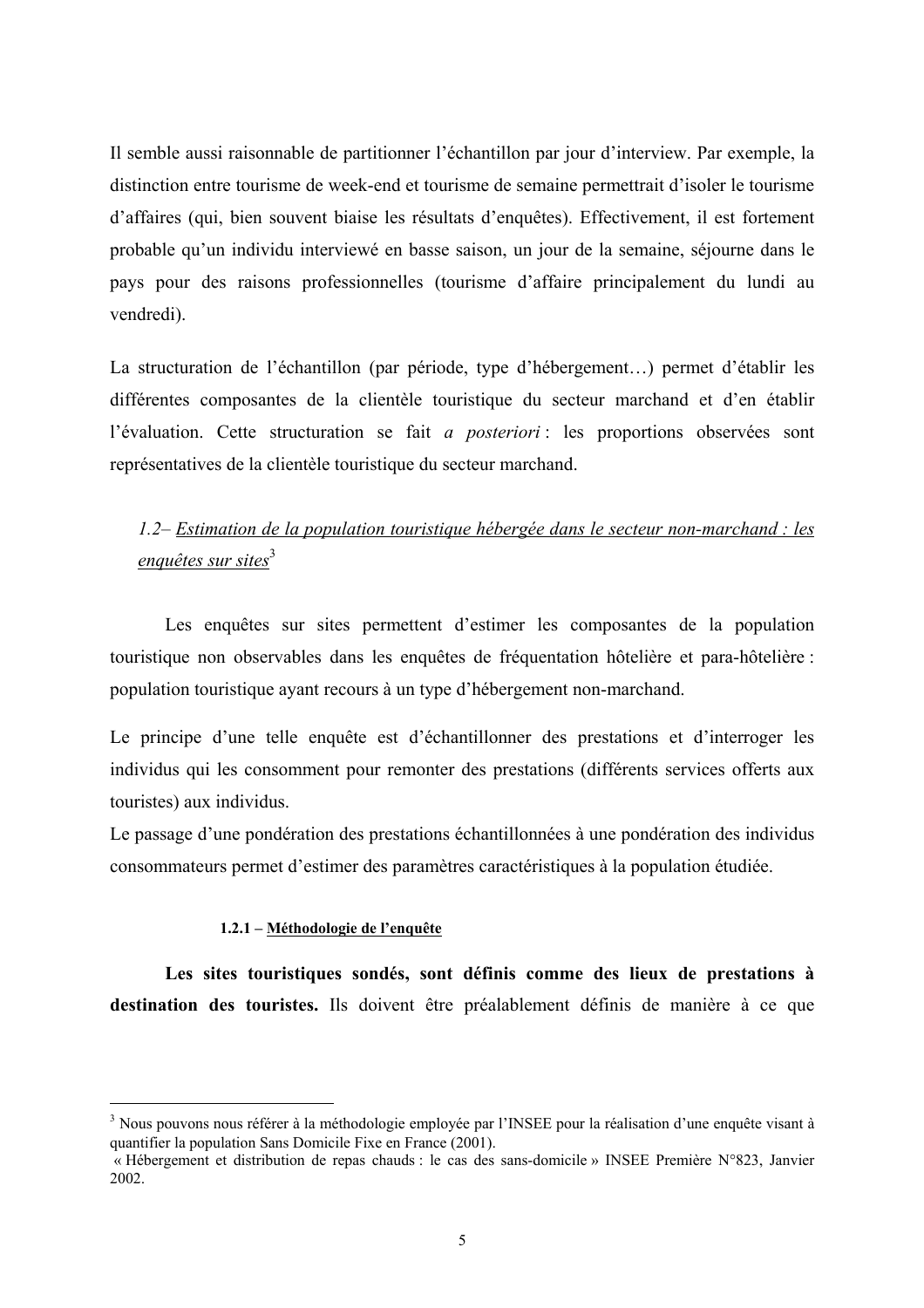l'échantillon sondé soit le plus représentatif possible de la population étudiée, tant sur le plan temporel que spatial (forte diversité de sites<sup>4</sup>).

L'impossibilité de collecter des données pour chaque lieu d'enquêtes, sur toute la période considérée, nous pousse à sonder les sites sur des périodes particulièrement propices au tourisme (hautes saisons) mais également de choisir des semaines de basse-saison.

Il convient aussi de déterminer, par sites enquêtés, le nombre d'interviews qui devront y être réalisées (nombre proportionnel à la fréquentation touristique du site sondé) : par exemple, le nombre d'interviews effectuées entre un musée et une plage au mois d'août ne sera pas le même, la majeure partie de la clientèle se trouvant sur la plage.

La population d'intérêt est composée de personnes avant fréquenté au moins une prestation du champ de l'enquête (un service à destination des touristes) pendant la période de référence. Les prestations sont fournies sur des bases temporelles qui varient selon leur nature, dans un lieu précis (que l'on appellera *site*), à chaque lieu correspond un ou plusieurs types de services

L'unité statistique échantillonnée (prestation) sera définie comme un triplet (service, jour, *horaire*); le service sera une prestation type donnée dans un site donné, l'horaire un intervalle de temps, un jour donné.

Dans un premier temps, des bassins touristiques (définis en collaboration avec les professionnels du tourisme) sont tirés. On obtient une base de sondage de sites, pour chacun on connaît la capacité moyenne, le type de service rendu et d'autres informations.

Pour des raisons pratiques, il n'est pas possible d'enquêter l'ensemble des sites et de maintenir sur le terrain un enquêteur une journée entière sur un site donné, il convient donc d'échantillonner des sites dans les différents bassins, des intervalles de temps (à calibrer de façon à ce qu'un individu ne puisse pas fréquenter deux prestations différentes durant cet intervalle), et des prestations au sein d'un (site, *intervalle de temps*) tirés.

<sup>&</sup>lt;sup>4</sup> alentours des stations balnéaires, musées, centres culturels, parcs et réserves naturels, stations de sports d'hiver, lacs aménagés, réserves de pêche, aéroports, gares, parkings, stations-essence, cinémas, marchés, supermarchés, théâtres, restaurants, boutiques de souvenirs...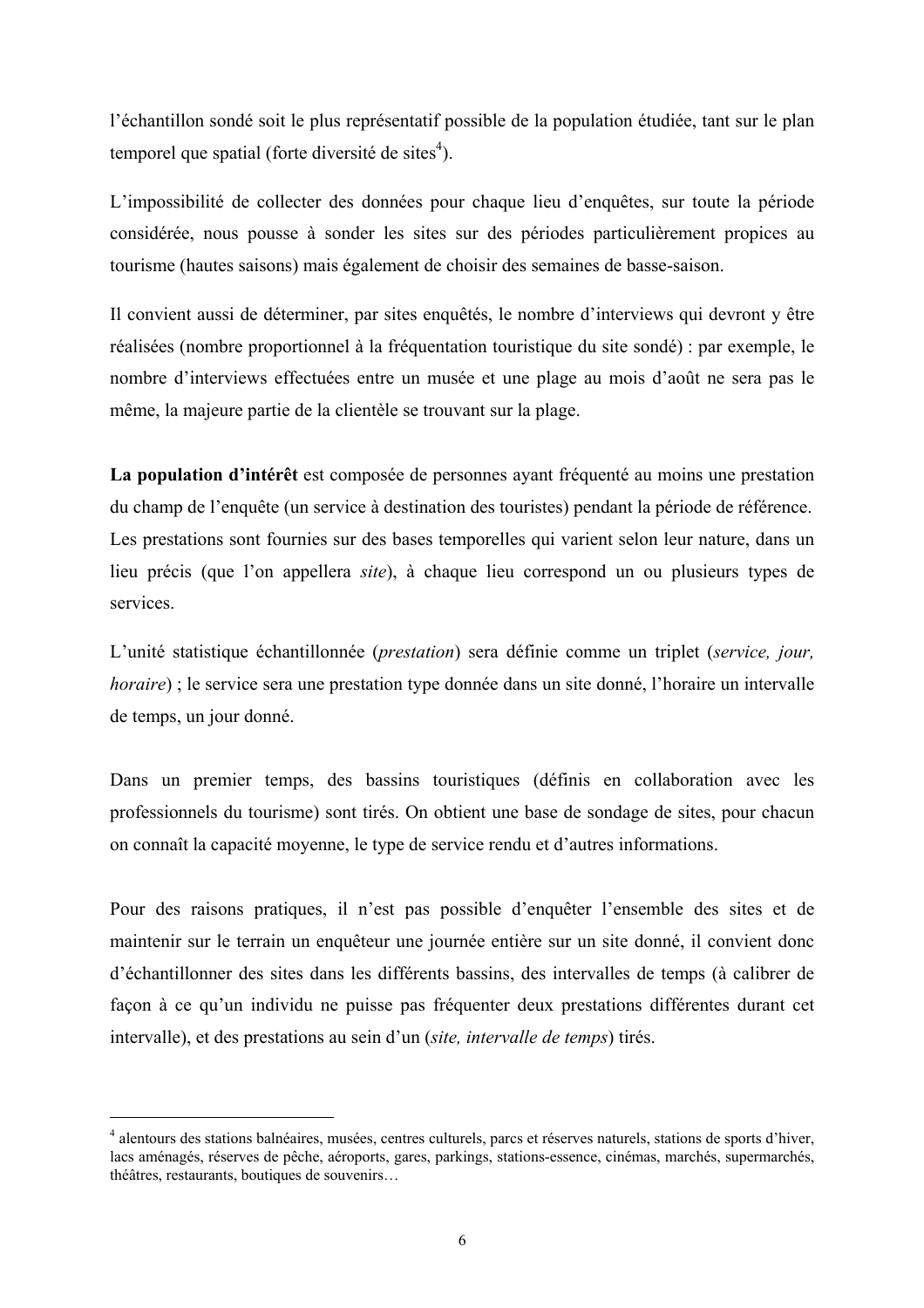Les unités pertinentes à considérer seront les couples  $(s,t)$  correspondant au croisement d'un site et d'un intervalle de temps (élimination de sites fermés durant le créneau horaire t considéré).

L'échantillonnage des prestations peut se faire de deux manières :

- comptage pendant la période d'échantillonnage du nombre N de prestations servies  $\omega_{\rm{max}}$ (détermine la probabilité de tirage des prestations échantillonnées), ce rôle pourrait être confié à un « dénombreur » ;
- parallèlement, tirage de type systématique, ce qui pourrait constituer le rôle d'un  $\omega_{\rm{eff}}$ superviseur.

Deux types de tirage sont dès lors possibles : soit on tire n prestations, n étant fixé avant l'enquête, soit on tire les prestations avec un taux de sondage f (dépendant du nombre de prestations attendues  $\tilde{N}$  et le nombre de prestations que l'on désire échantillonner n, la taille N de l'échantillon n'est pas connu avant la fin de la période d'échantillonnage).

#### 1.2.2 - Estimations

Un intervalle de temps est défini de façon à ce qu'aucune personne ne puisse fréquenter simultanément deux prestations différentes ; pour chaque individu qui a fréquenté un des sites de la base pendant l'intervalle de temps considéré, ne correspond qu'une seule prestation. La population d'intérêt sera donc déterminée par l'ensemble des personnes se présentant au cours d'une unité de temps (jour et intervalle temps donnés) dans l'ensemble des sites touristiques de la base.

En définissant les liens existant entre les prestations de la base et les individus qui les fréquentent, nous pouvons déterminer un système de poids. Le poids d'un individu dans la population d'intérêt sera déterminé par le rapport entre somme des poids affectés aux prestations qui ont servi à l'attraper et nombre de liens de la base de sondage.

Une fois ces poids définis, on est en mesure d'estimer la population d'intérêt (cf. démonstration Annexe 1).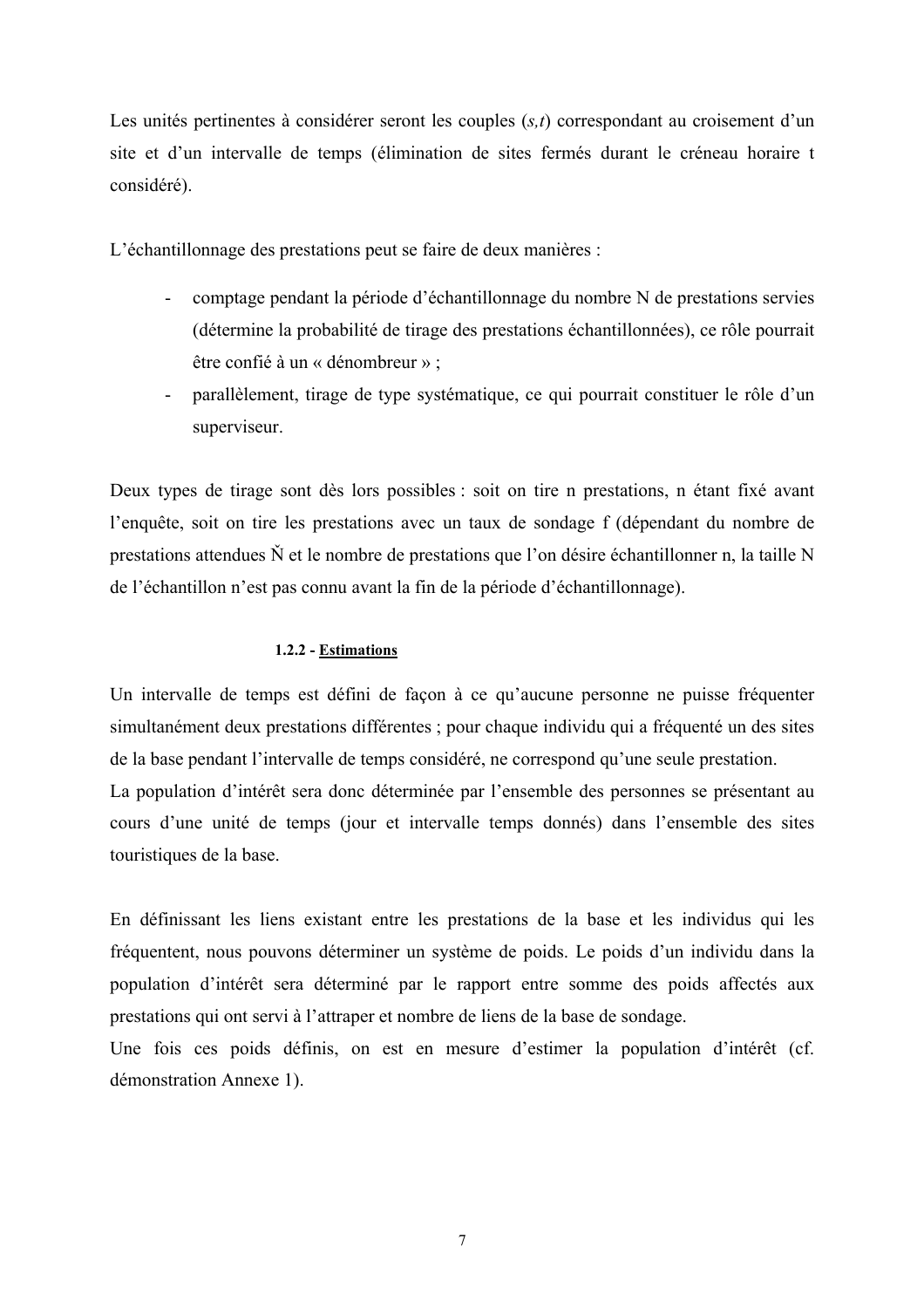Dans la méthodologie présentée, la connaissance des liens entre les personnes et l'univers des prestations est indispensable mais en pratique, ces relations ne sont pas connues :

- la collecte étant étalée dans le temps, un individu interrogé en début de période ne  $\Delta \phi$ peut prévoir les services qu'il va fréquenter après la date d'interview.
- $\Delta \sim 10^4$ la mémoire des personnes interrogées fait défaut au-delà de certains jours ; de plus, le repérage des prestations par l'enquêteur peut s'avérer problématique.

Ainsi, le touriste interviewé en début de séjour, qui n'a pas une vision complète des activités à venir, sera affecté d'un poids inférieur à celui du touriste interviewé en fin de séjour. La méthode de redressement consiste à affecter une pondération au jour d'enquête, par

exemple, la part du jour j dans la valeur ajoutée hebdomadaire du site enquêté.

Pour prendre en compte l'incertitude des interviews de début de séjour, il convient d'inclure des questions de type : « où allez-vous être hébergés, que comptez vous faire pendant votre séjour? », le problème qui se pose alors est celui de la véracité des réponses et du taux de nonréponse.

L'intuition est d'estimer une probabilité de fréquentation d'autres sites pendant le reste du séjour : les liens que l'on pourrait ainsi définir sembleraient une bonne approximation des vrais liens.

# 1.3- Méthodologie de redressement de l'échantillon : la correction des biais.

La correction de non-réponse doit être prise en compte dans l'enquête, la correction devra se faire par sous-groupes homogènes.

Pour constituer des sous-groupes homogènes, d'autres variables de la base peuvent être utilisées : jour de la semaine, période du jour, bassins touristiques...

Par exemple, dans le cas de l'estimation de la population touristique hébergée dans le secteur non-marchand, les prestations répondantes peuvent être repondérées<sup>5</sup>.

<sup>&</sup>lt;sup>5</sup>  $\lambda = \frac{1}{\delta \pi_i}$  avec  $\pi_i$  la probabilité d'inclusion de la prestation i dans l'échantillon et  $\delta_i$  la probabilité *a posteriori* que la prestation donne lieu à une réponse.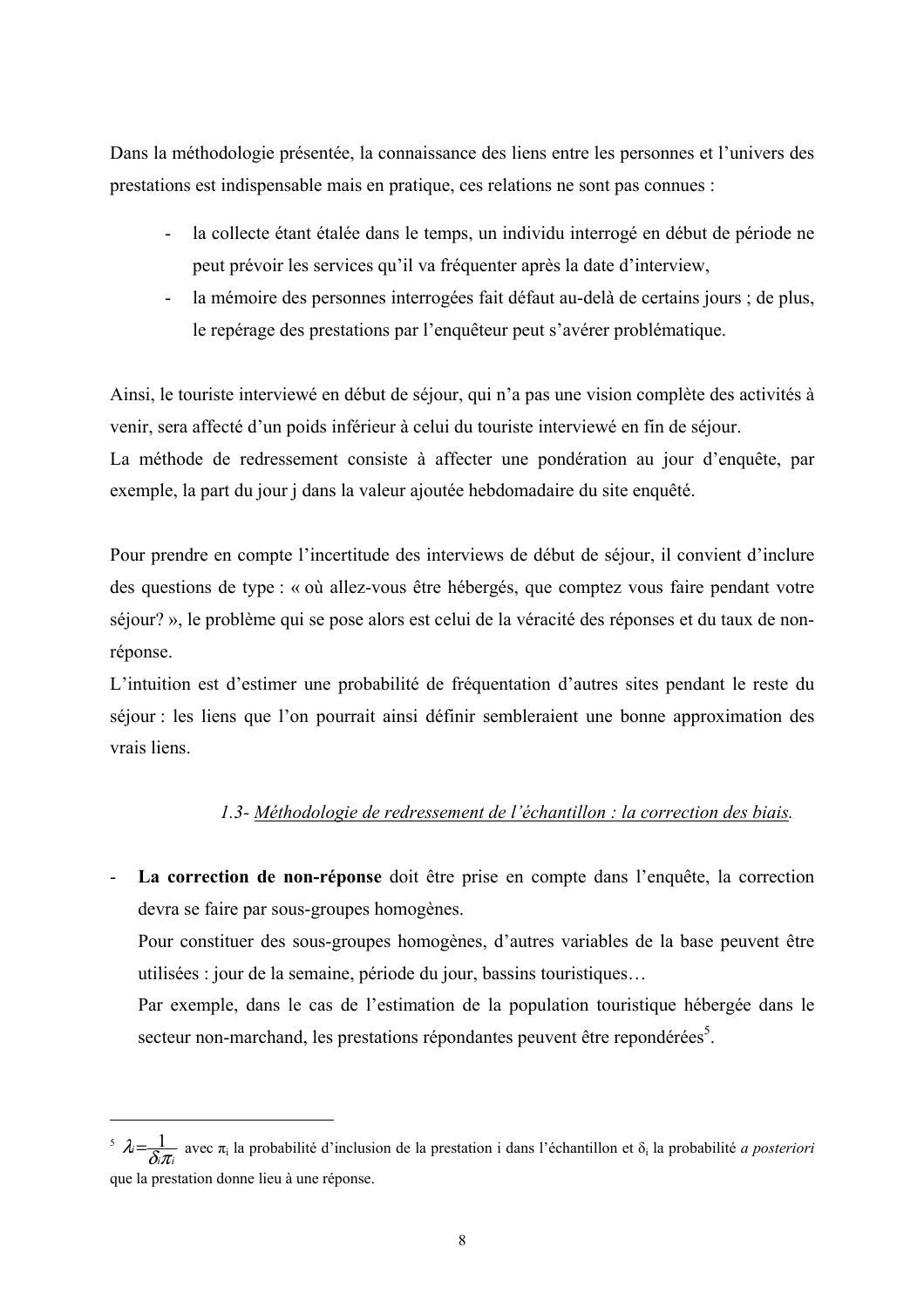Certaines non-réponses peuvent venir du fait qu'un même individu est échantillonné plusieurs fois, on gagnerait ainsi en qualité à identifier l'individu non-répondant et la raison de sa non-réponse : la « vraie valeur » pouvant être récupérée dans un questionnaire déjà rempli.

Les doublons sont très difficiles à évaluer, il est par ailleurs complexe de vérifier la véracité des dires d'un individu sur son interview passée (l'individu déclare avoir déjà été interrogé mais l'a-t-il déjà vraiment été, si oui est-ce par la même enquête ?).

La minimisation des biais (biais de durée, biais de fréquence<sup>6</sup>) se réalise essentiellement grâce à la pondération de chaque interview par son poids représentatif dans la population (coefficient correcteur).

Les coefficients correcteurs sont construits à partir de trois variables fondamentales :

- Le nombre de personnes participant au séjour, noté par n. « Les compagnons de route » auront un comportement identique en ce qui concerne le mode de transport, le type d'hébergement, les motivations du séjour... En supposant une interview par « famille de touristes », les réponses à l'enquête sont élargies au nombre de participants (n),
- La durée du séjour, en nombre de nuitées k (évaluation de la population touristique hébergée dans le secteur marchand),
- La fréquence de passage sur sites : nombre de passages d'un touriste sur un point  $\omega_{\rm{eff}}$ de collecte de données (évaluation de la population touristique hébergée par le secteur non-marchand). Ceci permet de minimiser le biais de durée du séjour et empêche les doublons au niveau de la collecte.

Le redressement statistique de l'échantillon est ici opéré par une structuration de la population d'intérêt par période d'enquête et par type d'hébergement. Dans le cadre de l'évaluation de la composante marchande de la population touristique, le redressement peut être tout d'abord réalisé pour chaque sous-groupe, un redressement intra-groupe peut ensuite être proposé (cf. Annexe 2).

<sup>&</sup>lt;sup>6</sup> L'individu séjournant quatre jours sur un même lieu a deux fois plus de probabilités d'être interviewé que l'individu y séjournant deux jours.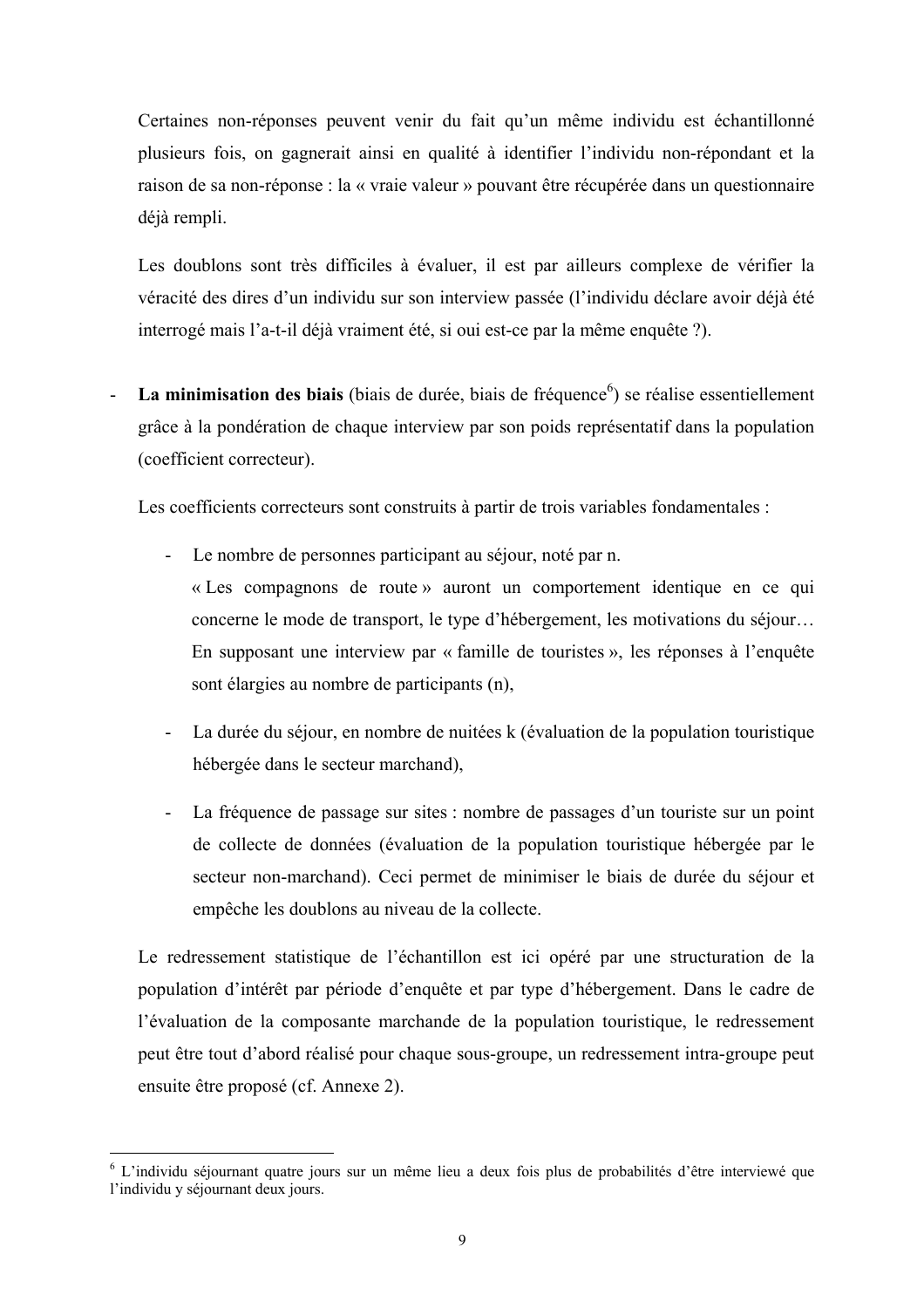La réalisation parallèle de ces trois méthodologies complémentaires générerait une base de données fiable, quasi-exhaustive.

En effet, la combinaison des deux types d'enquêtes (de fréquentation et sur sites) permet de couvrir la totalité de la population d'intérêt et d'obtenir les informations nécessaires à l'évaluation de la population touristique recourant à un hébergement non-marchand (fréquemment omise des enquêtes traditionnelles).

Le redressement statistique de l'échantillon par des pondérations pour chaque individu interviewé (par la représentativité de son comportement dans la population), méthode simple de minimisation des principaux biais, offre une certaine justesse dans les estimations.

Certains questionnements d'ordre pratique subsistent pour la mise en application potentielle de la méthode candidate.

La sélection déterminante des sites à sonder, ainsi que le choix du questionnaire adéquat doivent faire l'objet de quelques prérogatives, afin d'optimiser les résultats escomptés.

#### 2 - LES ÉTAPES DE LA MÉTHODE

#### 2.1 - Choix des sites touristiques

Comme nous l'avons souligné, pour la méthodologie d'analyse de la composante nonmarchande de la population touristique (enquêtes sur sites) proposée, le choix des sites touristiques à sonder est crucial.

Les sites sont définis comme des lieux de prestations, de services à destination des touristes. Il convient donc de prendre en compte des sites larges et diversifiés (supermarchés, plages, musées, magasins de souvenirs, sites naturels et culturels...) afin d'établir un échantillon d'individus à interviewer le plus représentatif possible de la population d'intérêt.

Une des difficultés majeures pour la réalisation de ce type d'enquête est directement liée à la caractéristique intrinsèque de la population touristique : il n'existe pas de sites ni de prestations à destination exclusive des touristes, la population d'intérêt se mélange à la population des autochtones. Il convient de ne pas le perdre de vue lors du processus de dénombrement des sites à sonder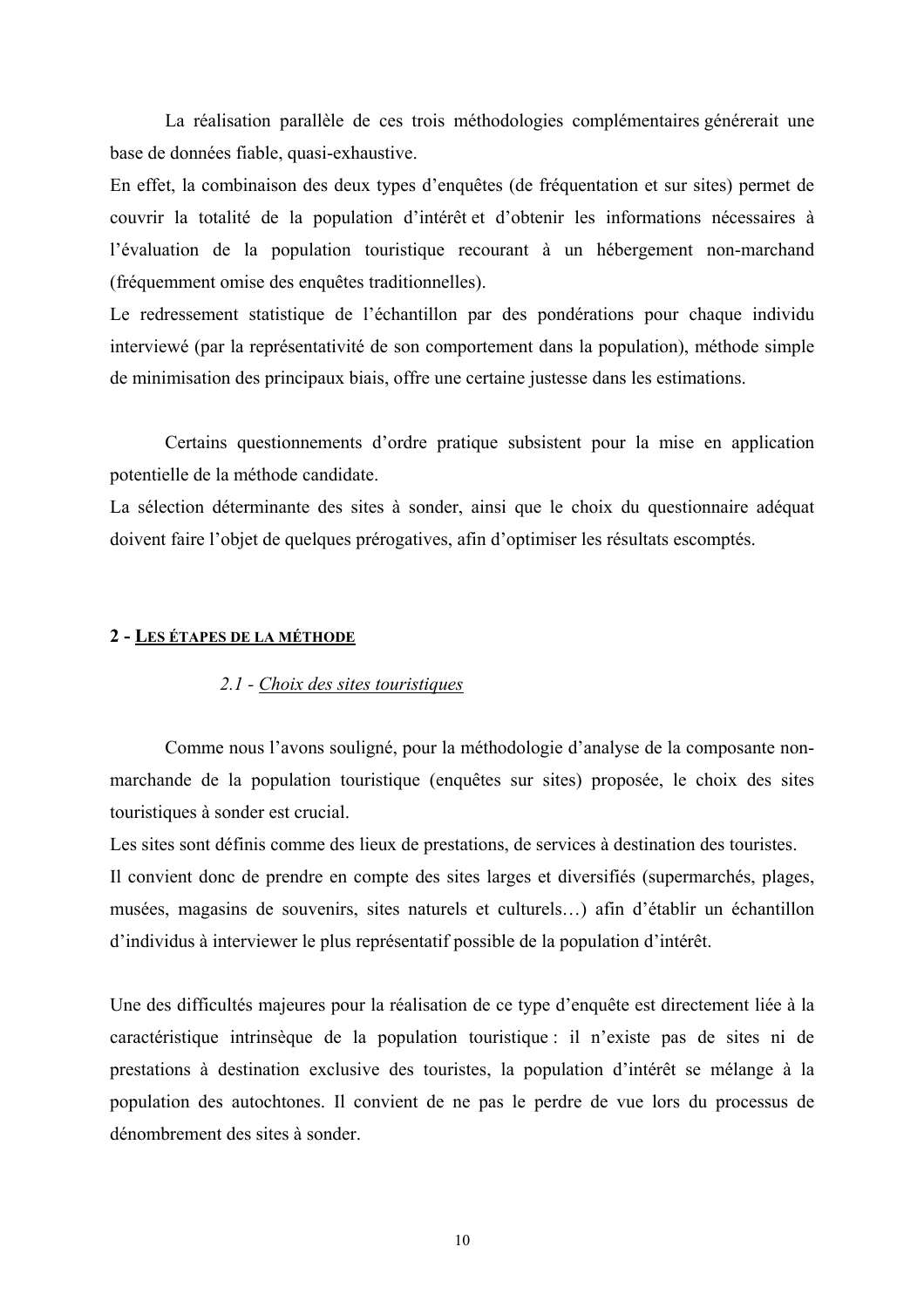De plus, le risque d'omission de certains sites lors du dénombrement, ainsi que le décalage temporel entre le recensement et l'enquête ne tenant pas compte des possibles apparitions de nouvelles structures sont des problèmes importants pour la mise en pratique de la méthodologie candidate.

En effet, les individus fréquentant des sites non définis par l'inventaire ne fréquenteraient aucun service de la base de sondage : les passages sur des lieux non recensés ne sont pas comptabilisés dans les liens, biaisant ainsi l'estimation de la population d'intérêt.

Le découpage des différentes régions en bassins touristiques faciliterait néanmoins un repérage quasi-exhaustif : ceci nous permettrait de recouper les informations dont disposent les professionnels du tourisme (ORT, Offices du Tourisme...).

La collaboration avec ces professionnels, plus proches des bassins touristiques dont ils ont charge, permettrait de repérer les sites susceptibles de générer les collectes de données les plus intéressantes par rapport à la population d'intérêt.

### 2.2 - Le plan de sondage

Avant l'enquête, il convient de réaliser un premier degré de sondage dont l'objectif est d'extraire des sites touristiques. Il faudra ainsi établir une liste complète des différents bassins d'attraction des touristes dans la (ou les) région(s) ciblée(s) pour les besoins de l'enquête'. La réalisation de ce répertoire nous permet de caractériser chaque lieu par une pondération (déterminée, par exemple, en fonction des enquêtes de fréquentation hôtelière ou des résultats issus d'anciennes enquêtes cordon).

Un tirage de type aléatoire permet, par la suite, d'extraire certains lieux à partir desquels un second degré de sondage est réalisé.

A partir de ces sites, la liste complète des distributeurs de prestations à destination des touristes doit être établie. A chaque distributeur est associée une pondération dépendant principalement du nombre de prestations estimées sur la période d'enquête<sup>8</sup>.

 $\frac{7}{7}$  Villes, stations balnéaires, parcs naturels...

<sup>&</sup>lt;sup>8</sup> Un entretien téléphonique avec chaque distributeur est alors nécessaire afin de connaître le nombre de prestations attendues.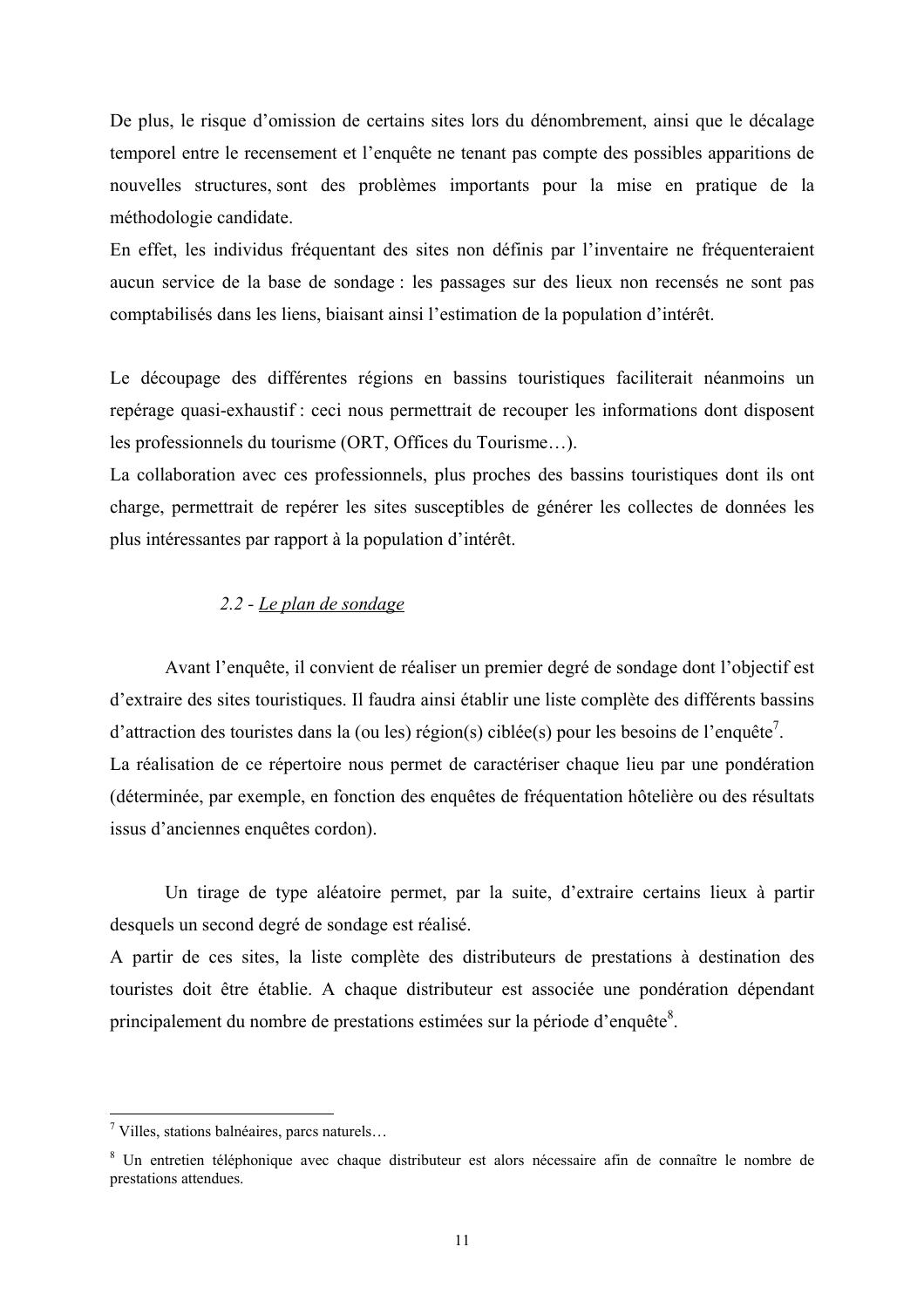Un troisième degré de sondage consiste à tirer arbitrairement (tirage aléatoire) un certain nombre de prestations, ne seront interrogés que les individus fréquentant ces prestations durant le champ de l'enquête.

Une prestation retenue pourrait être, par exemple, la consommation d'un « repas du jour » à 25 euros dans un restaurant d'Aix en Provence, durant la première quinzaine d'Août. Il conviendrait d'aller interviewer l'ensemble des personnes consommant ce type de repas entre midi et quatorze heures, durant la semaine considérée.

A cette prestation, préalablement extraite d'une base de sondage, correspond un poids (déterminé par le nombre de couverts moyen réalisé dans ce restaurant lors de la semaine d'enquête), ce poids nous permet de donner une pondération à chaque touriste consommateur (cf. annexe 1, Exemple simplifié d'application de la méthode du partage des poids).

Parallèlement à l'échantillonnage des sites, il convient, donc, de tirer purement arbitrairement des intervalles de temps. Les intervalles sont définis de sorte qu'une même personne ne puisse recevoir deux prestations durant l'intervalle de temps défini.

# 2.3 - Le choix du questionnaire

Le questionnaire élaboré par la Direction du Tourisme pour l'enquête sur les visiteurs étrangers<sup>9</sup> (enquête EVE) est satisfaisant pour le cadre de notre méthodologie candidate.

Ce questionnaire (pouvant être réalisé sur les sites) permet d'obtenir des informations sur le nombre de personnes participant au séjour, le motif du séjour (professionnel, personnel), le mode d'hébergement, les activités réalisées, l'évaluation globale du pays...

Nous pouvons cependant, proposer une implémentation à l'aide du questionnaire réalisé pour la quantification du tourisme, par le Canada, en collaboration avec l'Espagne, la Suède, la France, la Finlande, l'Italie, le Mexique, les Etats-Unis et l'Organisation Mondiale du Tourisme (2000/01 cf. Annexe 4).

Le questionnaire type est assez complet, édité dans une langue internationale; la France pourrait retenir les points forts de cette expérience, par exemple éditer les formulaires dans plusieurs langues afin de faciliter la compréhension des touristes étrangers interrogés.

Les dernières questions correspondent aux coordonnées de la personne interviewée, ceci peut faciliter la constitution d'un échantillon type de touristes étrangers, habitués, fidélisés, susceptibles d'être suivis et régulièrement enquêtés.

 $9$  Cf Annexe 3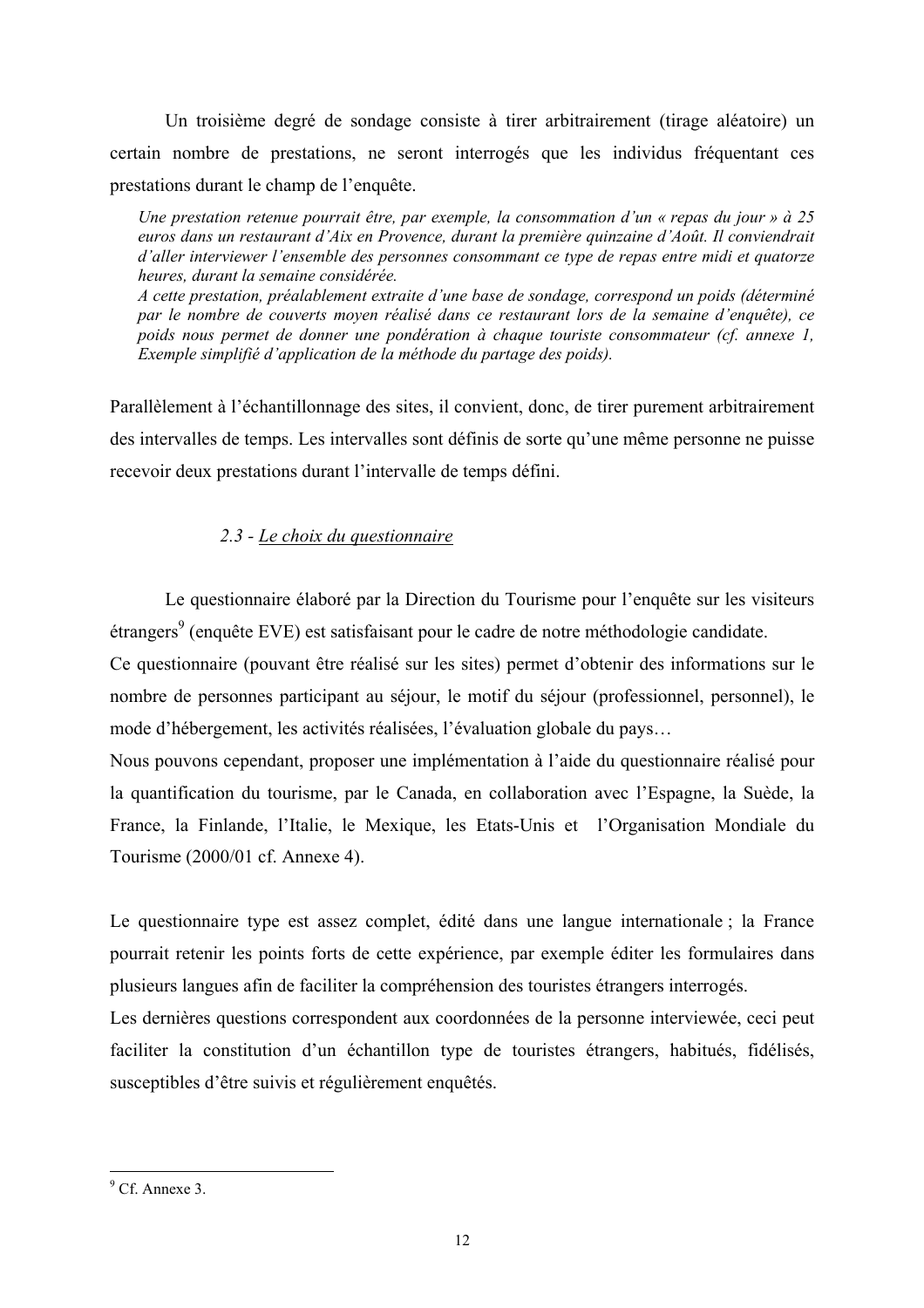### 2.4 - Estimation des dépenses

Les différentes caractéristiques de l'industrie touristique peuvent être énoncées comme suit :

- les touristes peuvent consommer différents types de produits à différentes périodes et différents endroits,
- l'ensemble des biens et services produits pour les touristes est un agrégat complexe qui ne peut être défini *a priori* et une bonne fois pour toutes,
- peu de biens et services peuvent être répertoriés comme étant uniquement pour les  $\omega_{\rm{max}}$ touristes, une majeure partie de la production sert avant tout les résidents.

Retracer le comportement de dépenses d'un touriste est donc très complexe. Cependant, il est nécessaire pour chaque pays soucieux d'établir des statistiques fiables sur le rôle du tourisme dans l'économie nationale, de disposer d'estimateurs clairs et synthétiques sur les dépenses.

Pour retracer le comportement de dépenses des touristes séjournant en France, nous proposons de remettre aux touristes dès leur arrivée, un « carnet de bord » de dépenses<sup>10</sup>. Lors des interviews, sur les sites touristiques ou sur les lieux d'hébergement, on se propose de remettre aux touristes un questionnaire enregistrant plusieurs classes de dépenses potentielles (dépenses alimentaires, tabac, vêtements, services médicaux et paramédicaux, dépenses d'hébergement, transports locaux...).

Les touristes doivent être incités à tenir correctement ce « cahier de bord », en conservant les pièces justificatives de chaque dépense réalisée (notes, factures...). Le questionnaire pourra être rendu par le touriste sur un des points de collecte (sites touristiques ou structures d'hébergement) les derniers jours de son séjour.

 $10$  nous nous référons à l'application de cette méthode dans la région vénitienne, travaux de recherche du CISET - International Center of Studies on the Tourism Economy Université de Venise, en collaboration avec l'observatoire du tourisme de la région vénitienne (Tourism Department of the Veneto Region).

M.MANENTE et V.MINGHETTI "The collection of international tourism expenditure statistics on open area: methodology and applications. The case of the Veneto region", Tour. Hosp. Manag, Vol. 4,  $N^{\circ}1$ , Pp. 93-106.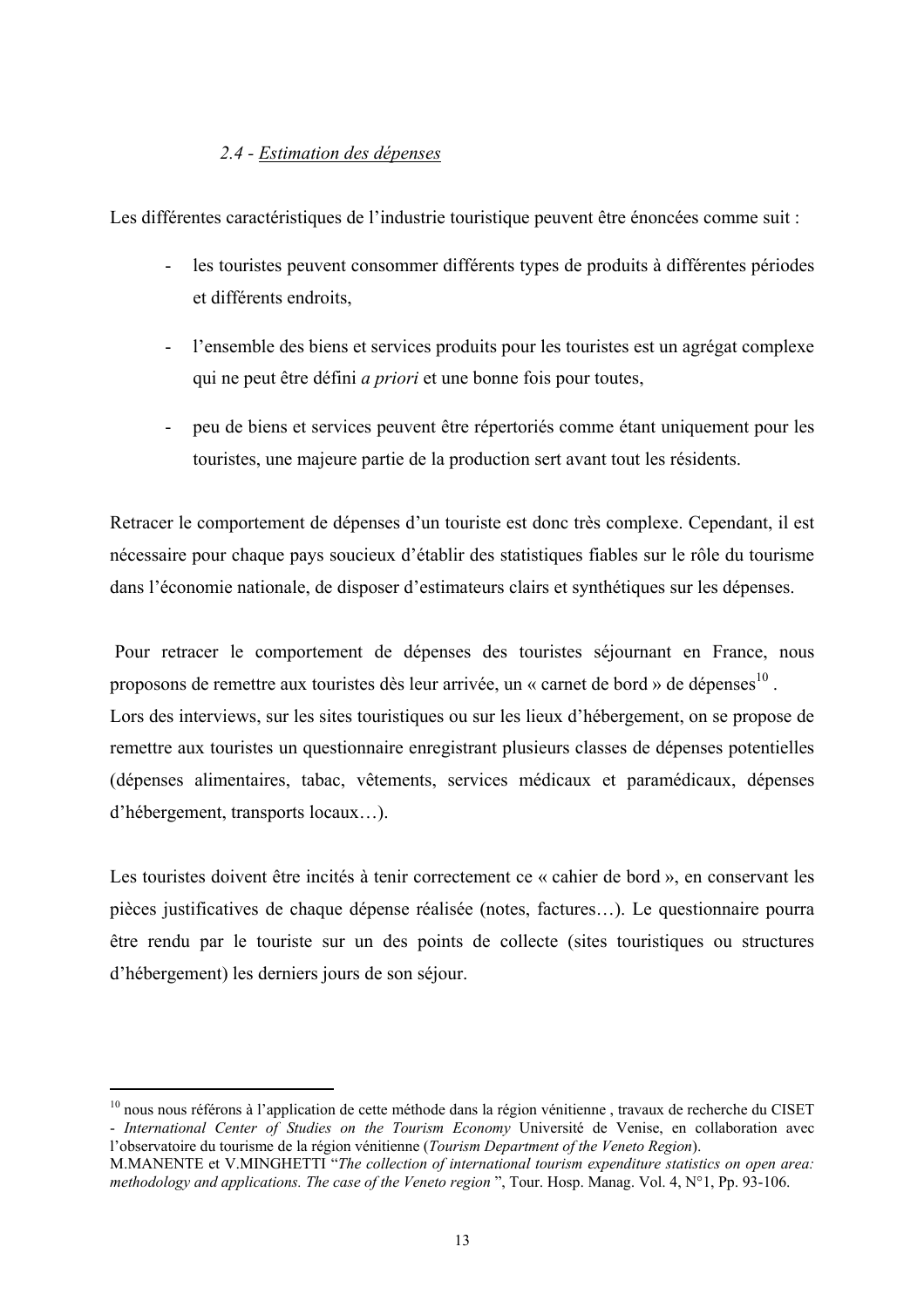Il est évidemment souhaitable de mettre en place un système d'incitations, récompensant le taux effectif de réponse (inciter le touriste à remettre ses factures, tickets de caisse, notes...) et la bonne tenue de ce carnet

L'ORT Riviera Côte D'Azur a fait des propositions qui semblent être un bon compromis entre l'approche exhaustive de la région vénitienne et les méthodes appliquées par les différents ORT utilisant la méthode des enquêtes cordon.

Il conviendrait de se rallier à l'approche de cet observatoire pour l'estimation des dépenses<sup>11</sup>.

Une méthode alternative aux méthodologies traditionnelles pour la quantification du tourisme en France pourrait ainsi s'énoncer comme suit :

- Réalisation d'enquêtes de fréquentation dans les structures d'hébergement  $\omega_{\rm{max}}$ collectif : évaluation de la composante marchande de la population touristique.
- Réalisation d'enquêtes sur sites (lieux de prestations à destination des touristes): évaluation de la composante non-marchande de la population touristique; en complément de l'interview traditionnelle, les individus devront être interrogés sur leur moyen d'hébergement.
- Redressement de l'échantillon statistique. Etablissement de poids pour chaque  $\omega_{\rm{eff}}$ interview, permettant la minimisation des biais et l'étude de la composition de la population d'intérêt permettant de remonter à l'estimation de la population totale.

L'obtention des informations nécessaires à l'évaluation des caractéristiques quantitatives et qualitatives du tourisme se fait par le croisement de plusieurs sources. Ainsi, les informations issues du travail des professionnels du tourisme permettraient, grâce à leur partenariat avec la Direction du Tourisme, un découpage des régions par bassins touristiques facilitant le choix des sites et le redressement statistique de l'échantillon.

 $^{11}$  Cf. Annexe 5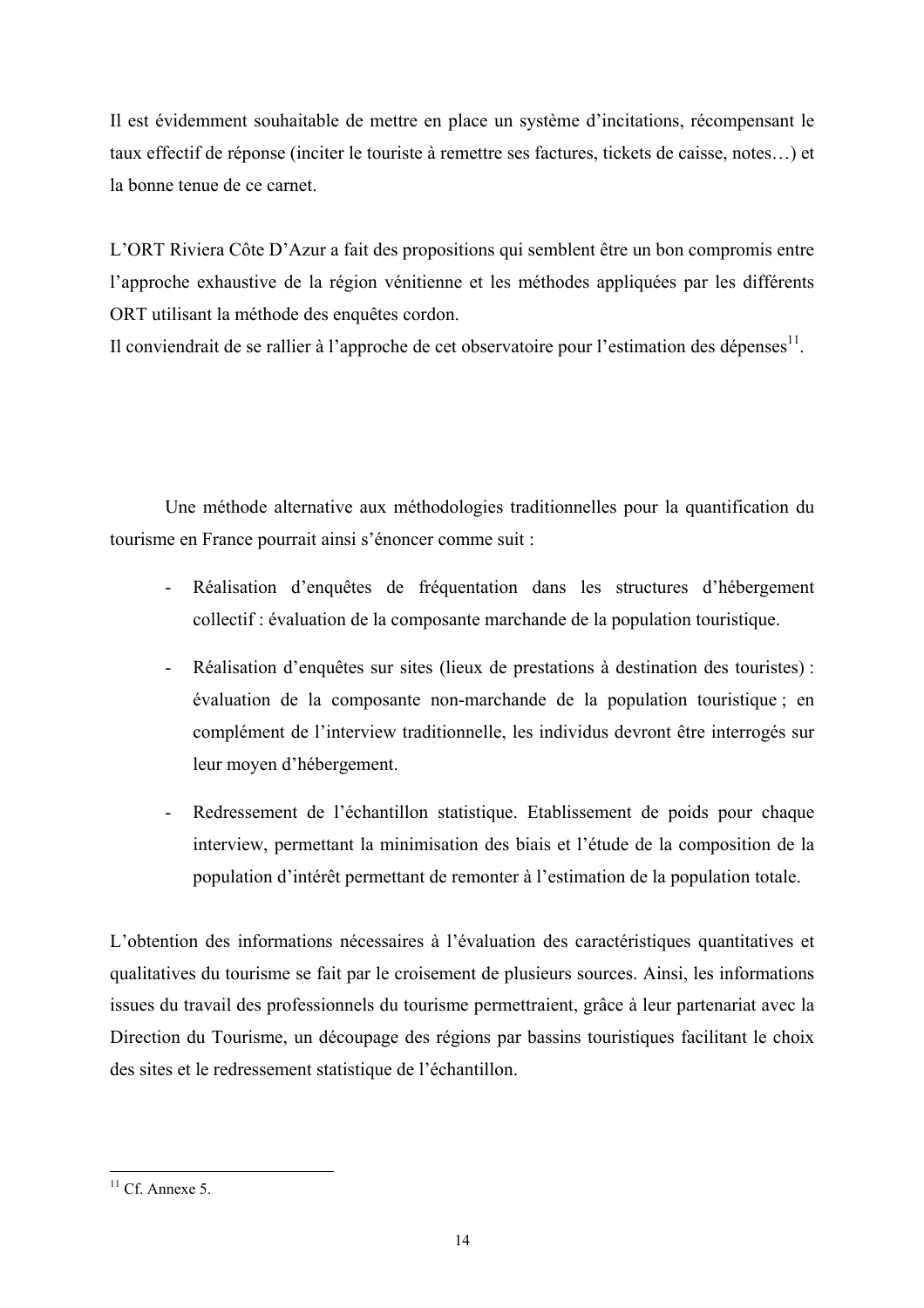Le questionnaire à adopter pourrait comporter deux parties :

- une première, fidèle au questionnaire de l'enquête EVE, quelques variantes  $\Delta \sim 10^4$ peuvent être réalisées à la lumière du questionnaire de l'Organisation Mondiale du Tourisme (langue du questionnaire...),
- une seconde partie concernant les dépenses réalisées, conçue comme un cahier de dépenses. Ce carnet peut être remis aux touristes lors de leur premier passage sur un point de collecte (lieu d'hébergement ou site), les touristes devant le restituer lors de leur dernier passage sur un de ces points.

Afin d'évaluer la faisabilité et les résultats générés par cette méthode candidate, il conviendrait de pouvoir la mettre en place dans un ou deux départements, susceptibles d'accepter un partenariat (notamment financier) avec la Direction du Tourisme et les différents professionnels désireux d'y participer.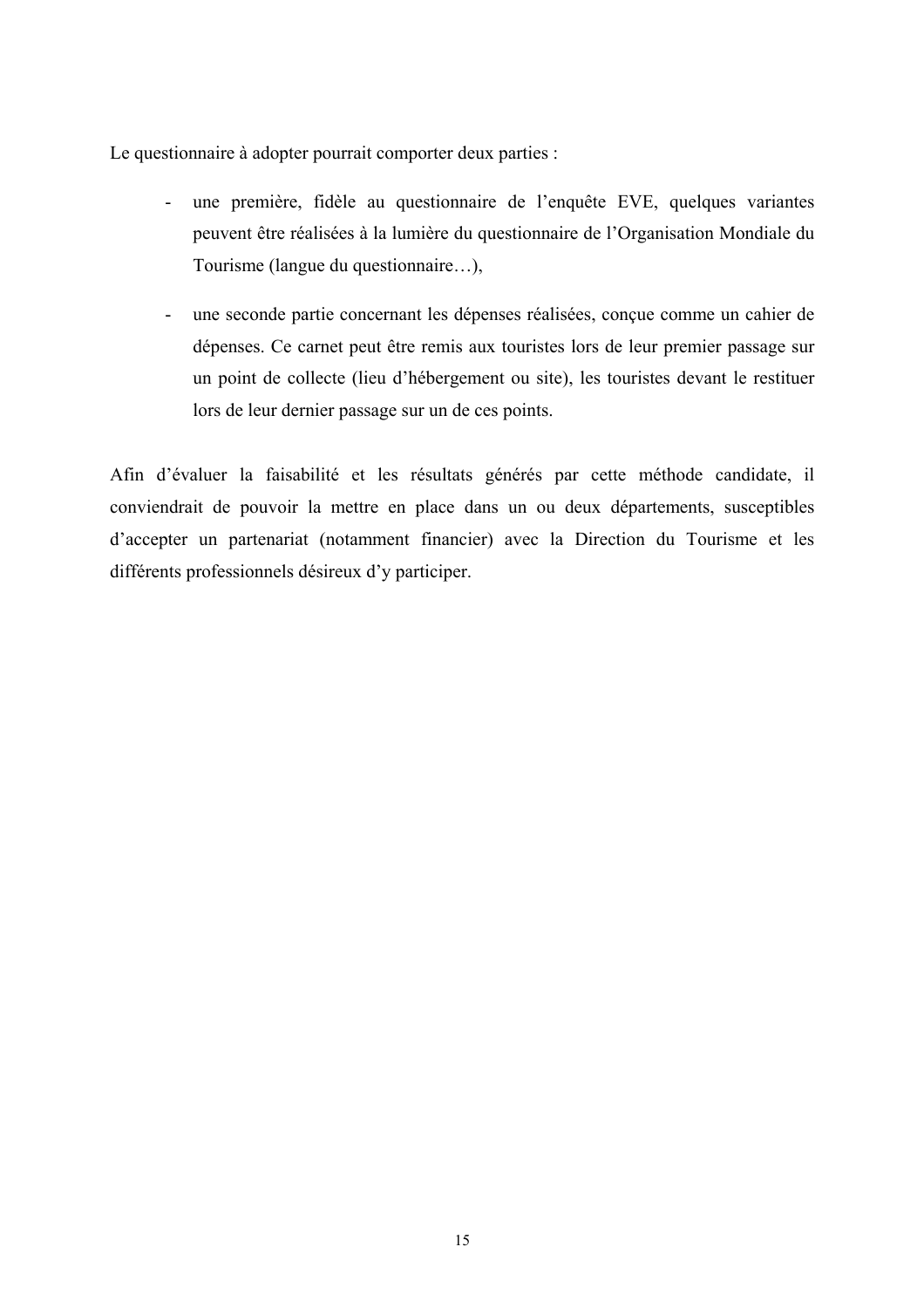#### **ANNEXE 1**

# Estimation de la population touristique hébergée dans le secteur non-marchand

Nous reprenons les notations utilisées dans les travaux de l'INSEE :

- les différents jours d'enquête sont repérés par l'indice j,
- $S_N$ : sera l'ensemble des sites touristiques ouverts le jour j, repérés par l'indice n;
- $\Pi_s$ : représente l'ensemble des prestations servies dans le site s, repérés par l'indice i.

On définit un intervalle de temps t de façon à ce qu'aucune personne ne puisse fréquenter deux prestations différentes durant cet intervalle de temps.

Il en ressort donc qu'à chaque individu k appartenant à la population des touristes qui ont fréquenté un des sites de la base pendant l'intervalle de temps considéré, correspond une seule prestation *i*.

Pour un triplet  $(S_n, j, t)$  donné, la correspondance entre prestation et individu est donc biunivoque.

Si  $P_{n,i,t}$  représente l'ensemble des personnes se présentant au cours de l'unité de temps  $(j,t)$ dans le centre S<sub>n</sub>, la population d'intérêt est alors définie par :  $P(J) = \bigcup_{n} P_{n,j,t}$ .

La population d'intérêt croit donc avec le temps mais son effectif croît moins vite : d'un jour à l'autre, on retrouve les mêmes personnes dans les centres. La population d'intérêt dépend fondamentalement de la période de collecte.

La population touristique ne fréquente, à un moment donné, qu'épisodiquement les sites de la base; pour la couvrir, il convient d'enquêter sur une période de temps où toutes les personnes de cette population ont au moins une fois recours à des services (semaine, mois). De plus, ces populations se renouvellent dans le temps, d'une année sur l'autre des entrées et sorties, nombreuses, interviennent.

Il convient dans la méthodologie de différencier deux types de variables :

Des variables qui varient au cours du temps : nombre de sites fréquentés le jour de l'enquête (nombre de sites visités, nombre d'excursions...),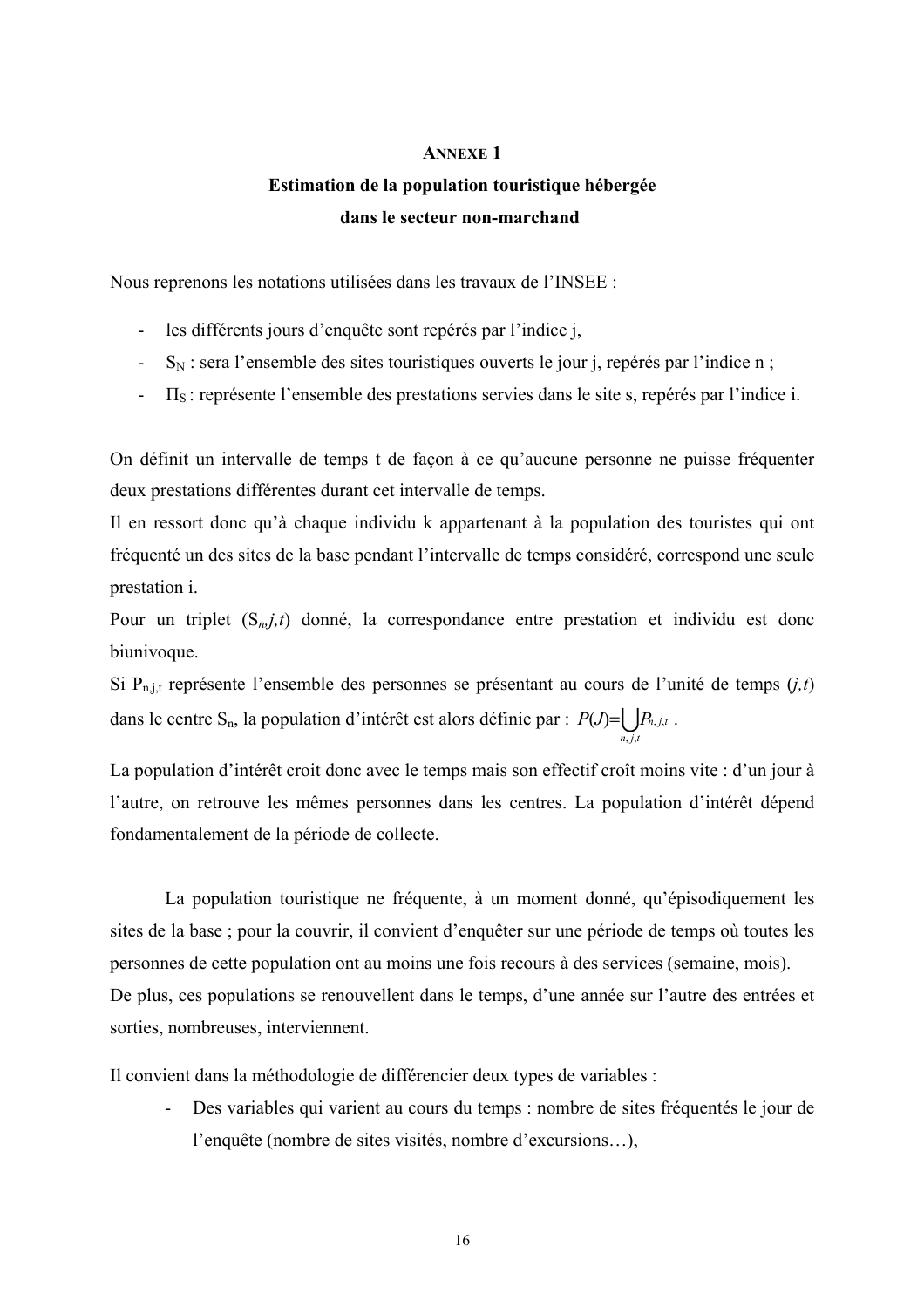Des variables fixes au cours du temps (propres aux caractéristiques des individus : nationalité des touristes, âge, profession...).

On définit une application K, qui à toute prestation i servie durant la période de référence J dans l'ensemble des sites touristiques du champ de l'enquête, associe l'individu bénéficiaire de cette prestation :

$$
K: \{prestations\} \rightarrow \{individuals\}
$$

$$
i \rightarrow K\{i\}
$$

On cherche dans un premier temps à estimer un total relatif à une variable Y (âge auquel  $T_j = \sum_{k \in P(j)} Y_k$ . l'individu a terminé ses études...) définie sur la population  $P(J)$ :

La population d'intérêt P(J) est l'image par K de l'ensemble des prestations servies durant la période de référence dans l'ensemble des sites du champ de l'enquête ; pour tout  $k \in P(i)$ , on définit :  $R_k(i)$  = card (K<sup>-1</sup>(k)), le nombre d'antécédents de k au cours de la période d'enquête (le nombre de services utilisés par l'individu k durant la période J de l'enquête dans l'ensemble des sites de la base de sondage – *nombre de liens*).

Nous avons:

$$
T_j = \sum_{k \in P(J)} Y_k = \sum_{j=1}^J \left( \sum_{s \in S_N} \left( \sum_{i \in \Pi_s} \frac{Y_{K(i)}}{R_{K(i)}(J)} \right) \right) = \sum_{k \in P(J)} \frac{Y_k}{R_k(J)} \left[ \sum_{j=1}^J \left( \sum_{s \in S_N} \left( \sum_{i \in \Pi_s; K(i) = k} \right) \right) \right]
$$

La quantité entre crochets est le nombre de prestations servies à l'individu k durant la période J dans l'ensemble des sites du champ de l'enquête<sup>12</sup> (soit R<sub>k</sub>(J)).

Le problème posé n'est alors rien d'autre qu'un problème d'estimation du total de la variable sur les prestations<sup>13</sup>. L'application de la méthode du partage des poids<sup>14</sup> doit permettre l'estimation du total de la population d'intérêt.

On suppose deux populations U et V, les unités de U seront les prestations dans le champ de l'enquête, les unités de V seront les personnes avant bénéficié d'au moins une prestation pendant la période de l'enquête  $(V = P(J))$ .

<sup>&</sup>lt;sup>12</sup> La variable Y prenant la même valeur pour toutes les prestations i concernant l'individu k, nous obtenons l'égalité précédemment présentée.

<sup>&</sup>lt;sup>13</sup> Y<sub>K(i)</sub> est rattaché à la prestation i, nous pouvons ainsi la noter Y<sub>i</sub>; de même, R<sub>K(i)</sub>(J) peut se noter R<sub>i</sub>(J).

<sup>&</sup>lt;sup>14</sup> P.ARDILLY et D.LE BLANC, Sampling and weighting a survey of homeless persons : a french example, Survey Methodology, Vol.27, No.1, pp.109-118, Statistics Canada, June 2001.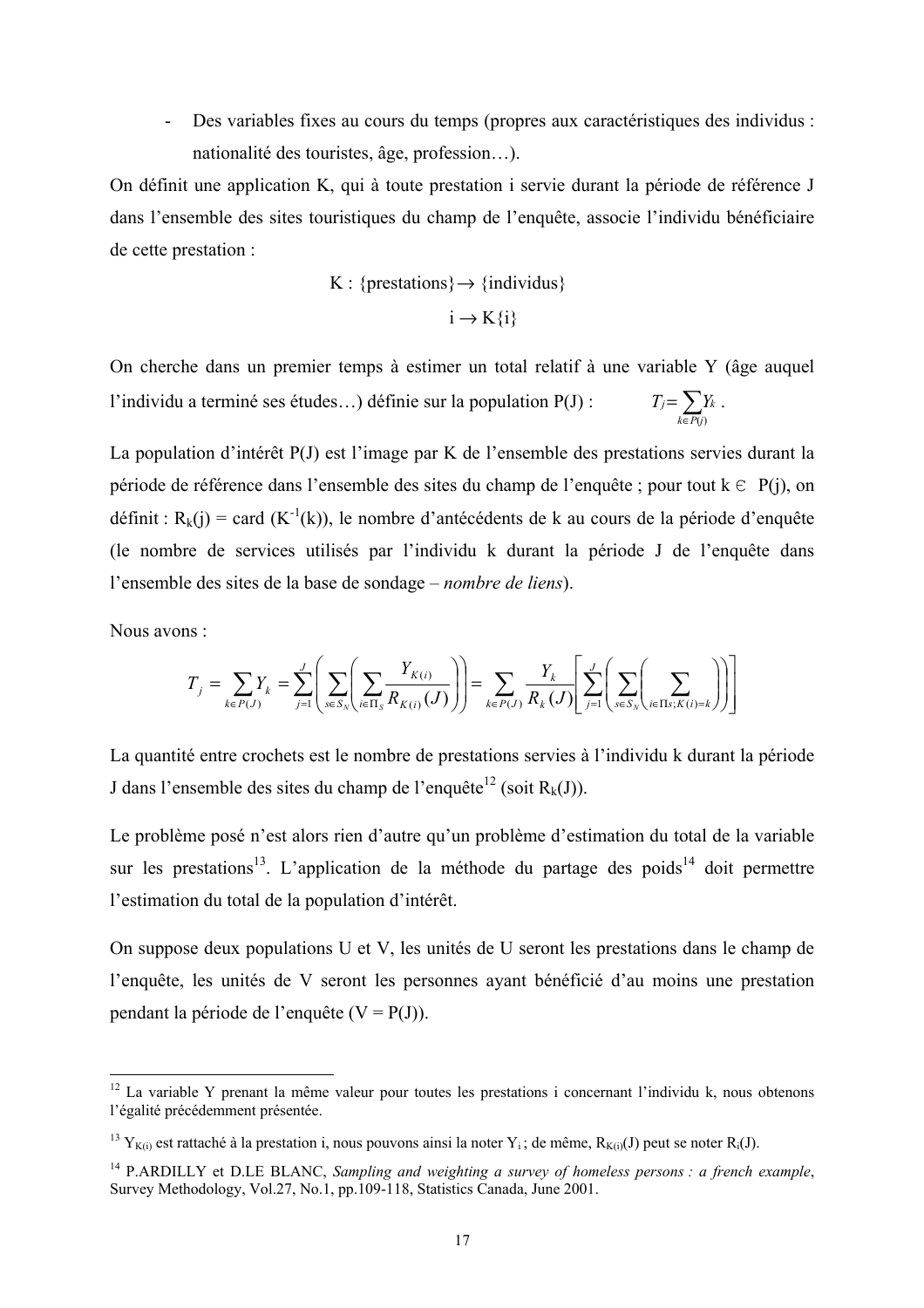De plus, on pose card(V)  $\leq$  card(U) (chaque unité de U ayant au moins un lien avec une unité  $de V$ ).

On définit une matrice de liens reliant les prestations aux individus qui les ont fréquentées (liens entre les unités des populations U et V) :

- $r_{ik}$ =1 si la personne k a fréquenté la prestation i,
- $r_{ik} = 0$  sinon.

Nous nous intéressons au total d'une variable d'intérêt y sur V (nationalité de l'individu interrogé, âge...), nous avons :

$$
Y = \sum_{k=1}^{m} y_k \text{ et } n = \sum_{i \in U} n_k
$$

L'identité  $Y = \sum_{i \in U} \sum_{k \in V} \frac{f_{ik}}{f_k} y_k$  permet de définir pour tout i  $\in U$  la variable :

$$
z_j = \sum_{k \in V} \frac{r_k}{n} y_k
$$
 avec  $Z = \sum_{i \in U} z_j = \sum_{k \in V} y_k = Y$ 

On suppose que l'on dispose d'un échantillon S<sub>U</sub> issu de la population U auquel est associé un jeu de poids  $(w_i)_{i \in SU}^{15}$ , ceci nous permet de définir indirectement et implicitement un échantillon prélevé dans V – ensemble des personnes ayant bénéficié d'au moins une prestation :  $S_v$ , tel que :

$$
S_V = \{k \in V; \exists i \in S_U, r_{ik} = 1\}
$$

On collecte les r<sub>ik</sub> respectivement sur S<sub>U</sub> et S<sub>V</sub>, le total est estimé par :  $\hat{Z} = \sum_{n} w_{zi} = \hat{Y}$ 

Si les poids sont sans biais,  $\hat{Z}$  est sans biais,  $\hat{Y}$  estime sans biais Y.

On peut réécrine 
$$
\hat{Z} = \sum_{S_U} w_i \sum_{k \in V} n_k \frac{y_k}{n} = \hat{Y} = \sum_{S_V} y_k \left( \sum_{S_U} \frac{w_i n_k}{n} \right) = \sum_{S_V} y_k \widetilde{w}_k
$$
 avec  $\widetilde{w}_k = \frac{1}{n} \sum_{S_U} w_i n_k \forall k \in S_V$ .

 $r_k$  est le nombre de services fréquentés par la personne interrogée durant la période de référence de l'enquête. Le poids d'un individu est égal à la somme des poids des prestations qui ont servi à « l'attraper » divisée par le nombre de liens qu'il possède avec la base de sondage (nombre total de prestations consommées par l'individu k).

<sup>&</sup>lt;sup>15</sup> Les w<sub>i</sub> sont les pondérations relatives aux prestations (obtenues par le croisement des trois degrés de sondage de la base, cf. 2.3. Le plan de sondage). Ces pondérations sont données par l'inverse de la probabilité d'inclusion de la prestation dans la base de sondage.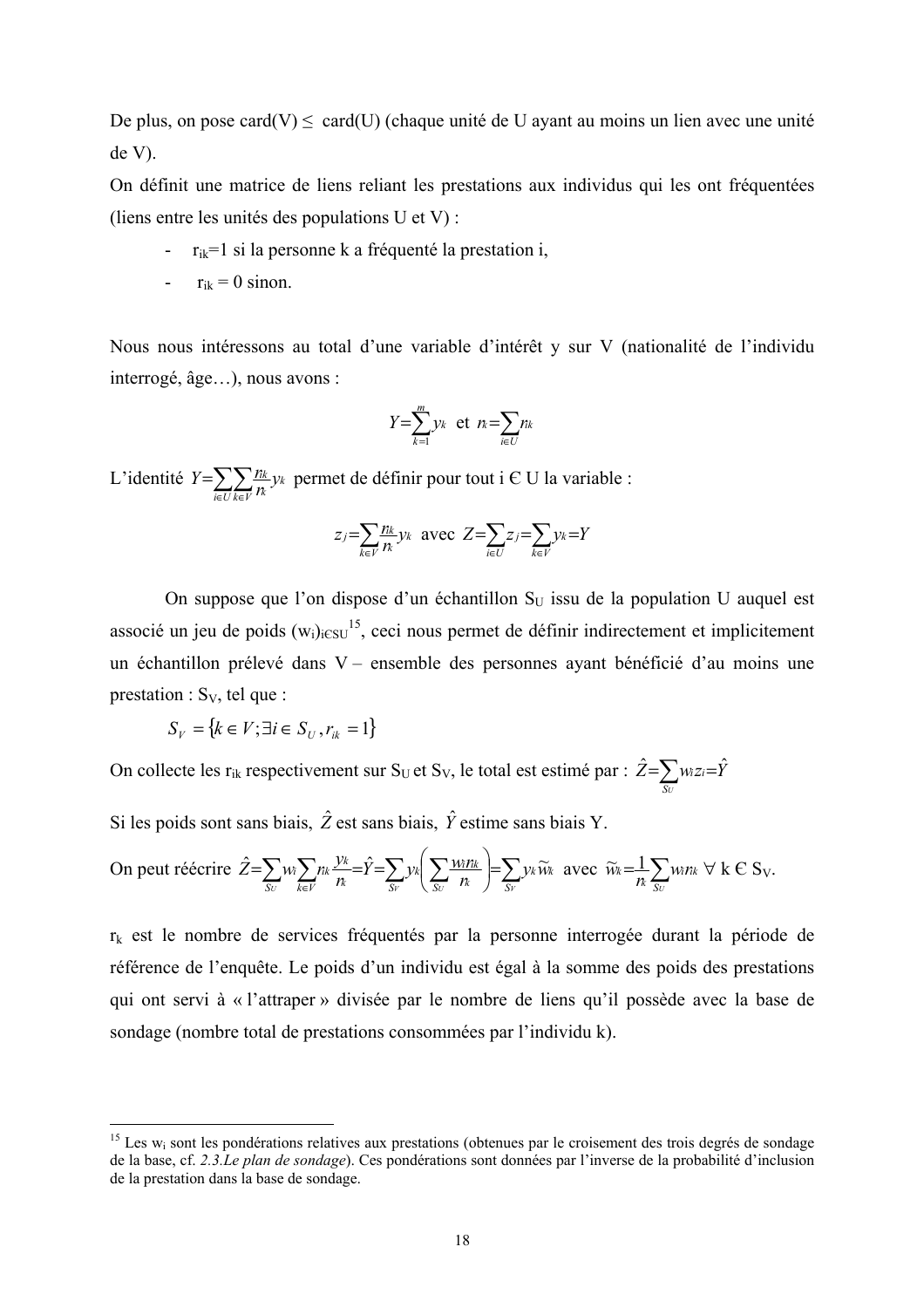L'individu k représentera x individus représentatifs, c'est donc la somme des poids individuels qui nous donne l'estimation de la population totale.

## Exemple simplifié d'application de la méthode du partage des poids<sup>16</sup>:

Pendant la période de référence de l'enquête, a été servi un total de dix prestations, cinq relatives par exemple à des services de vente à destination des touristes notées V1 à V5, et cinq relatives à des services de restauration, notées R1 à R5.

On a tiré au sort cinq de ces prestations, V1, V2, R2, R3 et R4, toutes ont une même probabilité de tirage égale à  $5/10 = 1/2$ .

Ouatre personnes, dont l'une a été touchée deux fois, ont été enquêtées au titre de ces cinq prestations : P1 au titre V1, P2 au titre de V2 et R2, P3 au titre de R3, P4 au titre de R4. Cette dernière personne P4 a déclaré avoir bénéficié, pendant la période de référence de l'enquête, de deux autres prestations.

Au total, les quatre personnes enquêtées ont donc bénéficié de sept prestations.

En appliquant la méthode du partage des poids, le poids d'un individu est égal à la somme des poids des prestations (donnés par l'inverse des probabilités d'inclusion) à partir desquelles il a été enquêté, divisé par le nombre total de prestations qui lui ont été servies. Sous cette hypothèse et puisque toutes les prestations enquêtées sont affectées d'un même poids, en l'occurrence  $10/5 = 2$ , les poids de P1 et P3 sont égaux à 2 de même que celui de P2 (égal à 4/2). Le poids de P4 s'établit quant à lui à 2/3.

Le nombre total de personnes ayant bénéficié d'au moins une prestation pendant la période de référence de l'enquête sera ainsi estimé à  $2 + 2 + 2 + 2/3 = 6,67$ . Ce résultat est à rapprocher d'un maximum théorique de 7 (cas où les 3 prestations restantes auraient été servies à 3 personnes différentes) et d'un minimum théorique de 5 (cas où les 3 prestations restantes auraient été servies à une seule et même personne).

<sup>&</sup>lt;sup>16</sup> C.BROUSSE, B.de la ROCHERE, E.MASSE, L'enquête de l'INSEE auprès des usagers des services d'hébergement et de distritibution des repas chauds : une méthodologie inédite pour étudier la population des sans-domicile. Courrier des Statistiques n°104, décembre 2002.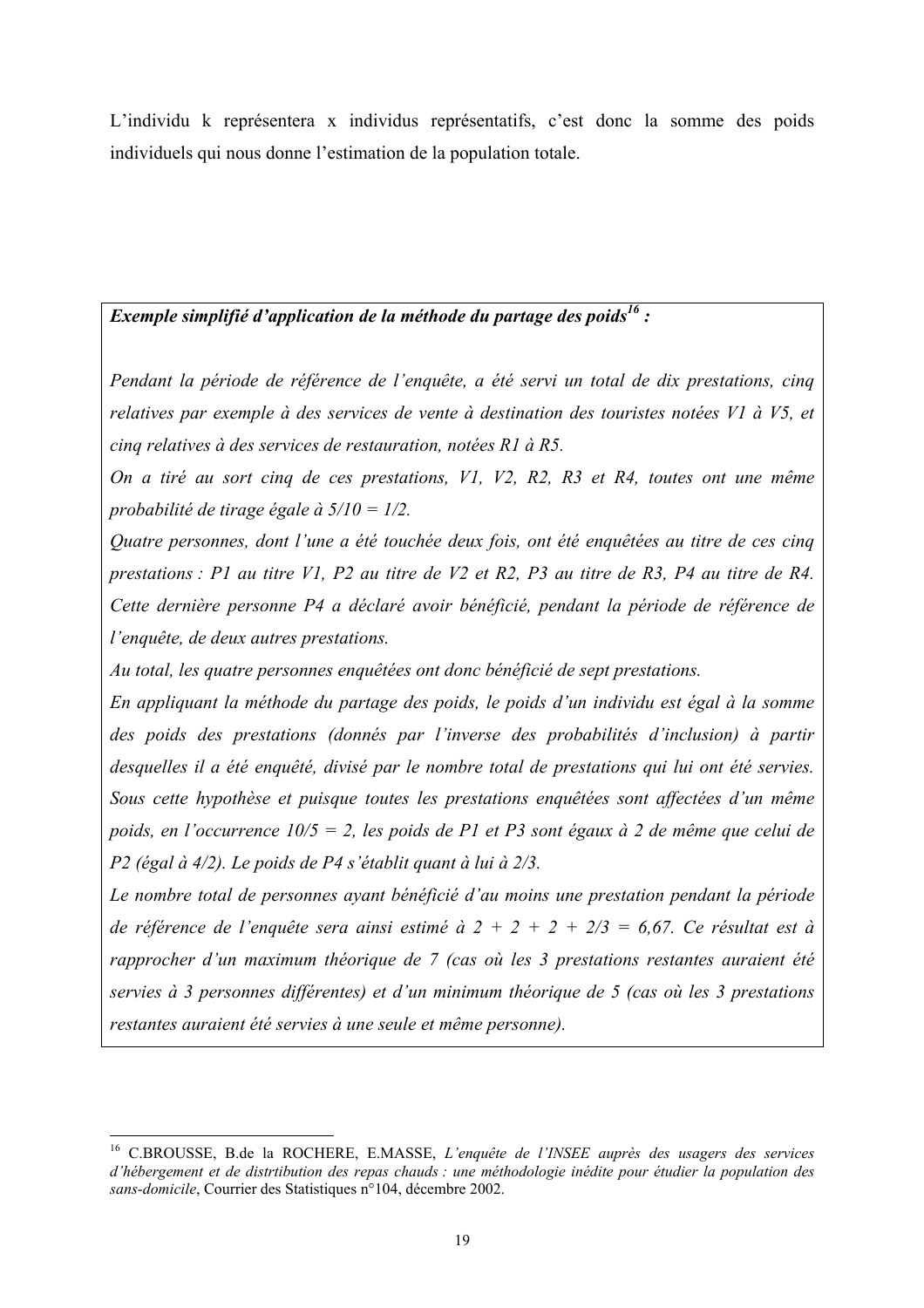#### **ANNEXE 2**

# Redressement statistique de l'échantillon : évaluation de la composante marchande de la population touristique

#### Redressement statistique par sous-groupe :  $\overline{a}$

Tous les questionnaires sont corrigés par un poids  $\gamma_{i,j,m}$  donné par l'inverse de la fréquence de passage aux points de collecte<sup>17</sup>, multiplié par le nombre de participants au voyage.

$$
\gamma_{i,j,m} = \frac{1}{h_{i,j,m}} \times n_{i,j,m}
$$

Avec  $h_{i,j,m} = k_{i,j,m}+1$  pour les structures d'hébergement.

#### i, les quatre trimestres de l'année étudiée, Nous notons:

j, le type d'hébergement,

m, la m<sup>iène</sup> interview réalisée durant le trimestre i pour les touristes de type *i*.

k<sub>i,j,m</sub> représente le nombre de nuitées passées par le touriste de la m<sup>iène</sup> interview réalisée durant le trimestre i pour les touristes de type j,  $h_{i,i,m}$  est la fréquence de passage aux différents points de collecte du touriste de la m<sup>iène</sup> interview réalisée durant le trimestre i pour les touristes de type j, égal à  $k_{i,i,m}$  +1 dans les structures d'hébergement. n<sub>i,j,m</sub> représente le nombre de « compagnons de route » de la m<sup>iène</sup> interview réalisée durant le trimestre i pour les touristes de type j.

En supposant l'interview individuelle mais extensible aux « compagnons de route », chaque questionnaire correspond à une seule personne, représentante de l'ensemble des participants au séjour ; nous pouvons donc définir la moyenne d'une variable type (motivations, moyen de transport, hébergement, durée du séjour et dépenses moyennes) :

$$
\overline{X}_{i,j} = \frac{\sum_{m} x_{i,j,m} \times \gamma_{i,j,m}}{\sum_{m} \gamma_{i,j,m}}
$$

<sup>&</sup>lt;sup>17</sup> Durée du séjour en nuitées pour l'hébergement.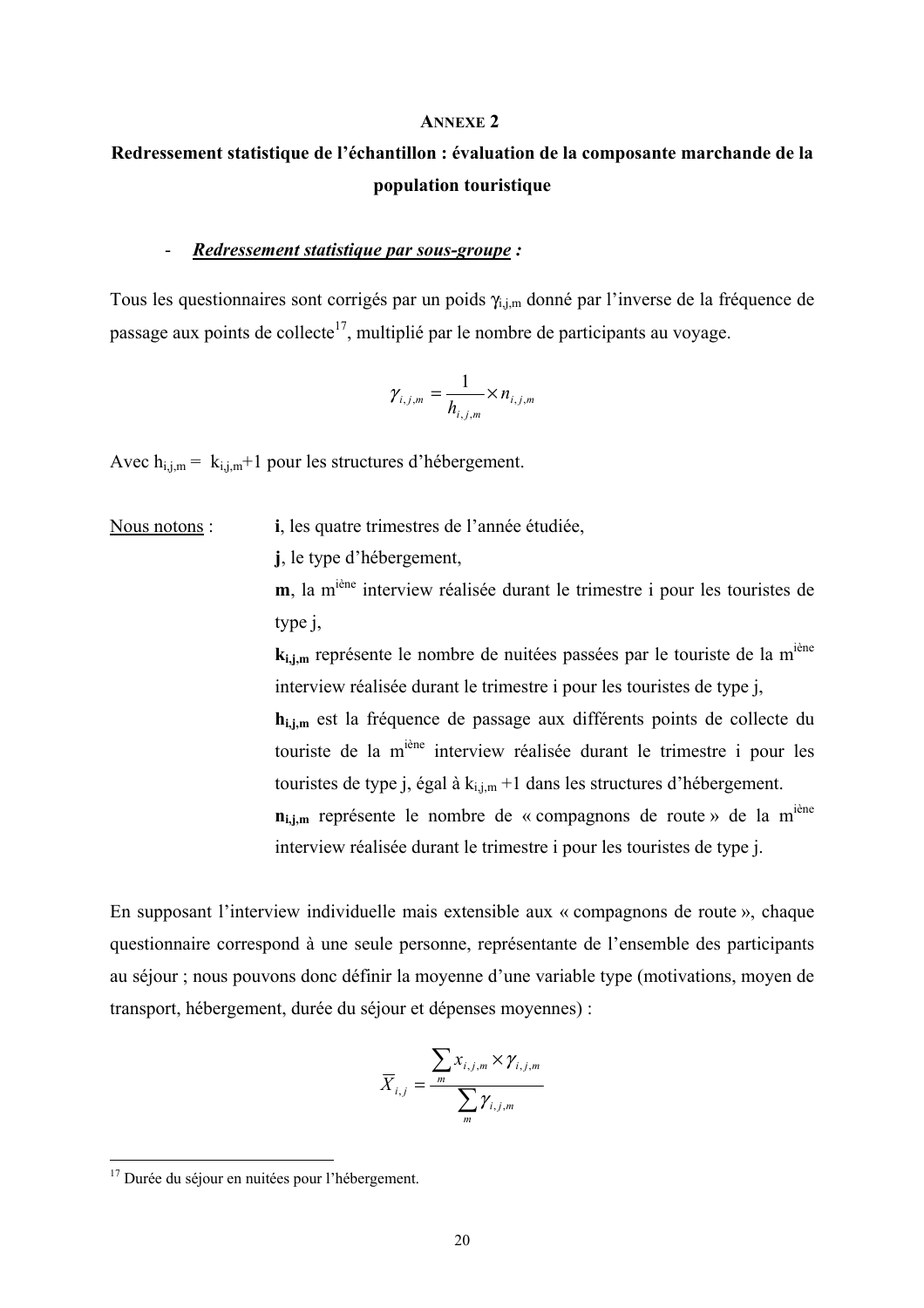où  $x_{i,j,m}$  est la valeur de la variable X dans le m<sup>iène</sup> questionnaire réalisé durant le trimestre i pour les touristes de type  $i^{18}$ .

La fréquence de passage sur les différents points de collecte (nombre de nuitées) est la réponse d'un seul individu (agissant comme le représentant de ses compagnons de route), par conséquent, la fréquence moyenne de passage pour chaque sous-population peut être calculée comme une moyenne pondérée (les coefficients correcteurs sont donnés par les  $\gamma_{i,j,m}$ ) :

$$
\overline{H}_{i,j} = \frac{\sum_{m} h_{i,j,m} \times \gamma_{i,j,m}}{\sum_{m} \gamma_{i,j,m}} = \frac{\sum_{m} n_{i,j,m}}{\sum_{m} \frac{n_{i,j,m}}{h_{i,j,m}}}
$$

Cette expression n'est rien d'autre que la moyenne harmonique de la fréquence de passage. elle représente la tendance centrale avec une forte sensibilité aux faibles valeurs de la variable.

#### Redressement statistique intra-groupe:  $\bullet$

Les enquêtes de fréquentation opérées dans les différentes structures d'hébergement, permettent la collecte de données relatives à la moyenne des nuitées des touristes (taux d'occupation de chaque strate):

$$
\overline{K}_{i,j} = \frac{\sum_{i,j,m} k_{ij,m} \times \gamma_{i,j,m}}{\sum_{i,j,m} \gamma_{i,j,m}}
$$

Le taux net d'occupation de lits (TNO<sub>ii</sub>) relate la capacité potentielle des centres d'hébergement et leur taux d'utilisation effectif :

$$
TNO_{i,j}=\frac{PT_{i,j}}{b_{i,j}\times d_{i,j}}\times 100
$$

Ce taux nous est donné par le rapport entre le nombre total de nuitées passées par les touristes dans la structure (PT<sub>ii</sub>) et le produit du nombre de lits offerts ( $b_{ii}$ , capacité d'accueil) et du

<sup>&</sup>lt;sup>18</sup> Si l'interview était réalisée de manière collective par l'ensemble des compagnons de route, nous obtiendrions une équation similaire, à une variante près : les poids  $\gamma_{i,j,m}$  étant remplacés par les poids  $\gamma'_{i,j,m} = \frac{\gamma_{i,j,m}}{n_{i,j,m}}$ .